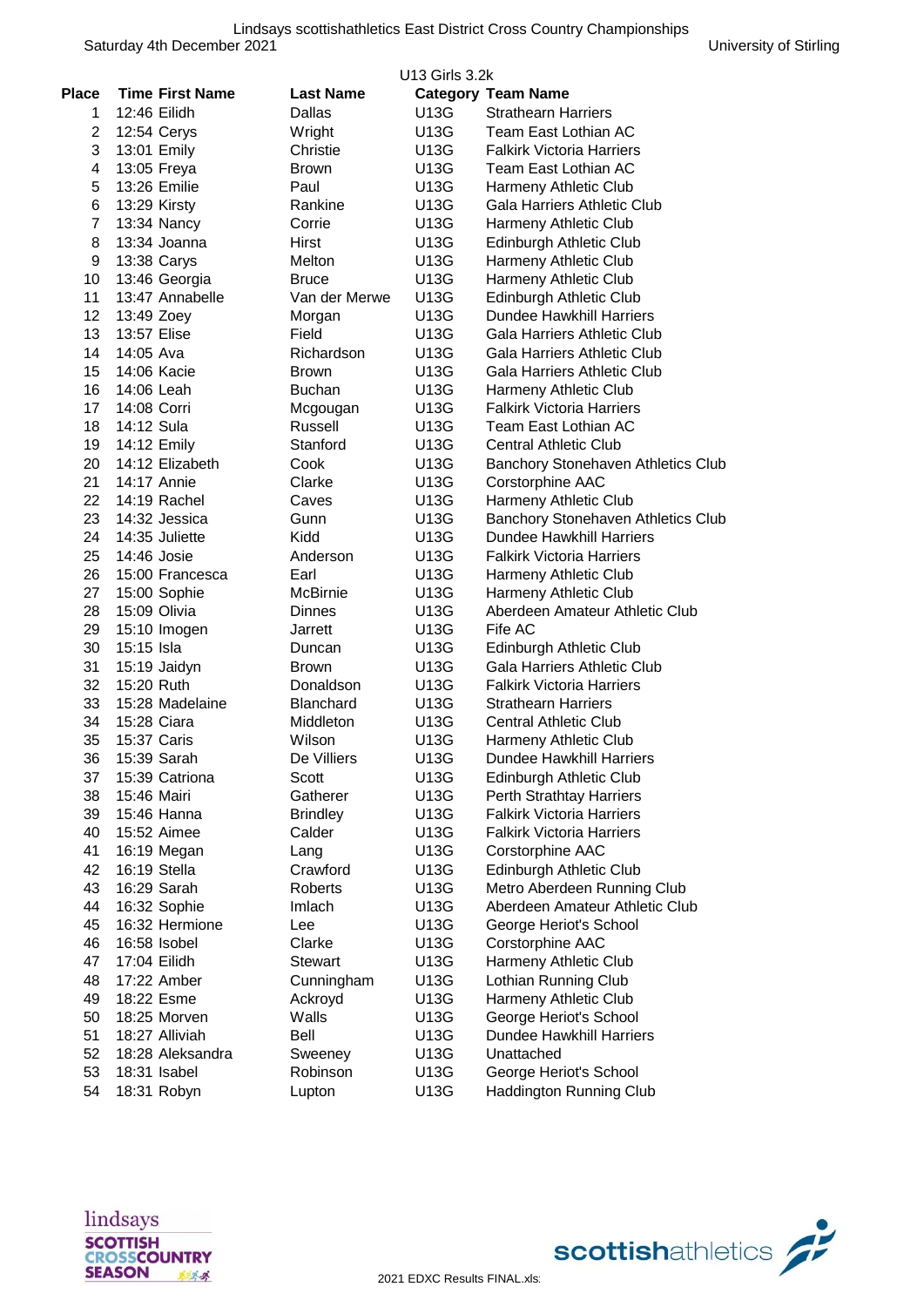|                |                        |                  | U13 Boys 3.2k |                                  |
|----------------|------------------------|------------------|---------------|----------------------------------|
| <b>Place</b>   | <b>Time First Name</b> | <b>Last Name</b> |               | <b>Category Team Name</b>        |
| 1.             | 11:53 Daniel           | McIntyre         | U13B          | Harmeny Athletic Club            |
| 2              | 11:54 Ray              | Taylor           | U13B          | <b>Falkirk Victoria Harriers</b> |
| 3              | 11:56 Harry            | Mackay           | U13B          | Edinburgh Athletic Club          |
| 4              | 12:01 Howie            | Allison          | U13B          | Team East Lothian AC             |
| 5              | 12:03 Tom              | <b>Brydie</b>    | U13B          | Edinburgh Athletic Club          |
| 6              | 12:12 Reuben           | Lees             | U13B          | Edinburgh Athletic Club          |
| $\overline{7}$ | 12:12 Hamish           | Hunter           | U13B          | <b>Falkirk Victoria Harriers</b> |
| 8              | 12:12 Josh             | Daunt            | U13B          | Edinburgh Athletic Club          |
| 9              | 12:16 Archie           | Dalgliesh        | U13B          | Gala Harriers Athletic Club      |
| 10             | 12:22 Jake             | Page             | U13B          | <b>Team East Lothian AC</b>      |
| 11             | $12:23$ Joe            | Smith            | U13B          | Musselburgh and District AC      |
| 12             | 12:24 Danny            | Convery          | U13B          | Edinburgh Athletic Club          |
| 13             | 12:46 Finch            | Geary            | U13B          | Fife AC                          |
| 14             | 12:49 Zak              | Turtle           | U13B          | Edinburgh Athletic Club          |
| 15             | 12:50 Luke             | Sedman           | U13B          | <b>Falkirk Victoria Harriers</b> |
| 16             | 12:52 Patrick          | Pim              | U13B          | Edinburgh Athletic Club          |
| 17             | 12:55 Ben              | Paterson         | U13B          | Harmeny Athletic Club            |
| 18             | 12:57 Charlie          | Dalgliesh        | U13B          | Gala Harriers Athletic Club      |
| 19             | 13:13 Harrison         | MacMillan        | U13B          | <b>Stirling Triathlon Club</b>   |
| 20             | 13:16 Rory             | MacMillan        | U13B          | <b>Stirling Triathlon Club</b>   |
| 21             | 13:18 Alex             | Henthorn         | U13B          | Aberdeen Amateur Athletic Club   |
| 22             | 13:18 Zach             | <b>Buchan</b>    | U13B          | Harmeny Athletic Club            |
| 23             | 13:21 Alick            | Spurway          | U13B          | <b>Strathearn Harriers</b>       |
| 24             | 13:27 Finlay           | Liddell          | U13B          | <b>Dundee Hawkhill Harriers</b>  |
| 25             | 13:30 Ruaridh          | Pearson          | U13B          | <b>Moorfoot Runners</b>          |
| 26             | 13:31 Thomas           | Gornall          | U13B          | Team East Lothian AC             |
| 27             | 13:32 Sam              | Johnston         | U13B          | Harmeny Athletic Club            |
| 28             | 13:39 Frazer           | Lees             | U13B          | <b>Pitreavie AAC</b>             |
| 29             | 13:40 Reuben           | McAllister       | U13B          | Aberdeen Amateur Athletic Club   |
| 30             | 13:45 Lorcan           | Morrison         | U13B          | Harmeny Athletic Club            |
| 31             | 13:49 Ben              | Krievs           | U13B          | Team East Lothian AC             |
| 32             | 13:55 Calum            | McBean           | U13B          | <b>Strathearn Harriers</b>       |
| 33             | 13:55 Daniel           | Purves           | U13B          | Fife AC                          |
| 34             | 14:02 Jonathan         | Macqueen         | U13B          | Lasswade Athletics Club          |
| 35             | 14:03 Archie           | Cruickshank      | U13B          | Corstorphine AAC                 |
| 36             | 14:03 Oscar            | Geary            | U13B          | Fife AC                          |
| 37             | $14:09$ Danny          | Fletcher         | U13B          | Lothian Running Club             |
| 38             | 14:13 Ben              | Cruickshank      | U13B          | Corstorphine AAC                 |
| 39             | 14:15 Lewis            | Gibson           | U13B          | <b>Dundee Hawkhill Harriers</b>  |
| 40             | 14:19 Sam              | <b>Brooks</b>    | U13B          | Aberdeen Amateur Athletic Club   |
| 41             | 14:22 Tom              | Mackie           | U13B          | Corstorphine AAC                 |
| 42             | 14:29 Fergal           | Mansell          | U13B          | Edinburgh Athletic Club          |
| 43             | 14:34 Toby             | Monaghan         | U13B          | George Heriot's School           |
| 44             | 14:34 Jenson           | Key              | U13B          | Corstorphine AAC                 |
| 45             | 14:39 Ruairi           | Caldwell         | U13B          | <b>Dundee Hawkhill Harriers</b>  |
| 46             | 14:39 Tim              | Rose             | U13B          | George Heriot's School           |
| 47             | 14:45 Lauchie          | Welsh            | U13B          | Lasswade Athletics Club          |
| 48             | 14:48 Tymek            | Chmielowski      | U13B          | Corstorphine AAC                 |
| 49             | 14:54 Rory             | Wilken           | U13B          | George Heriot's School           |
| 50             | 15:01 Ross             | Allan            | U13B          | Pitreavie AAC                    |
|                |                        |                  |               |                                  |



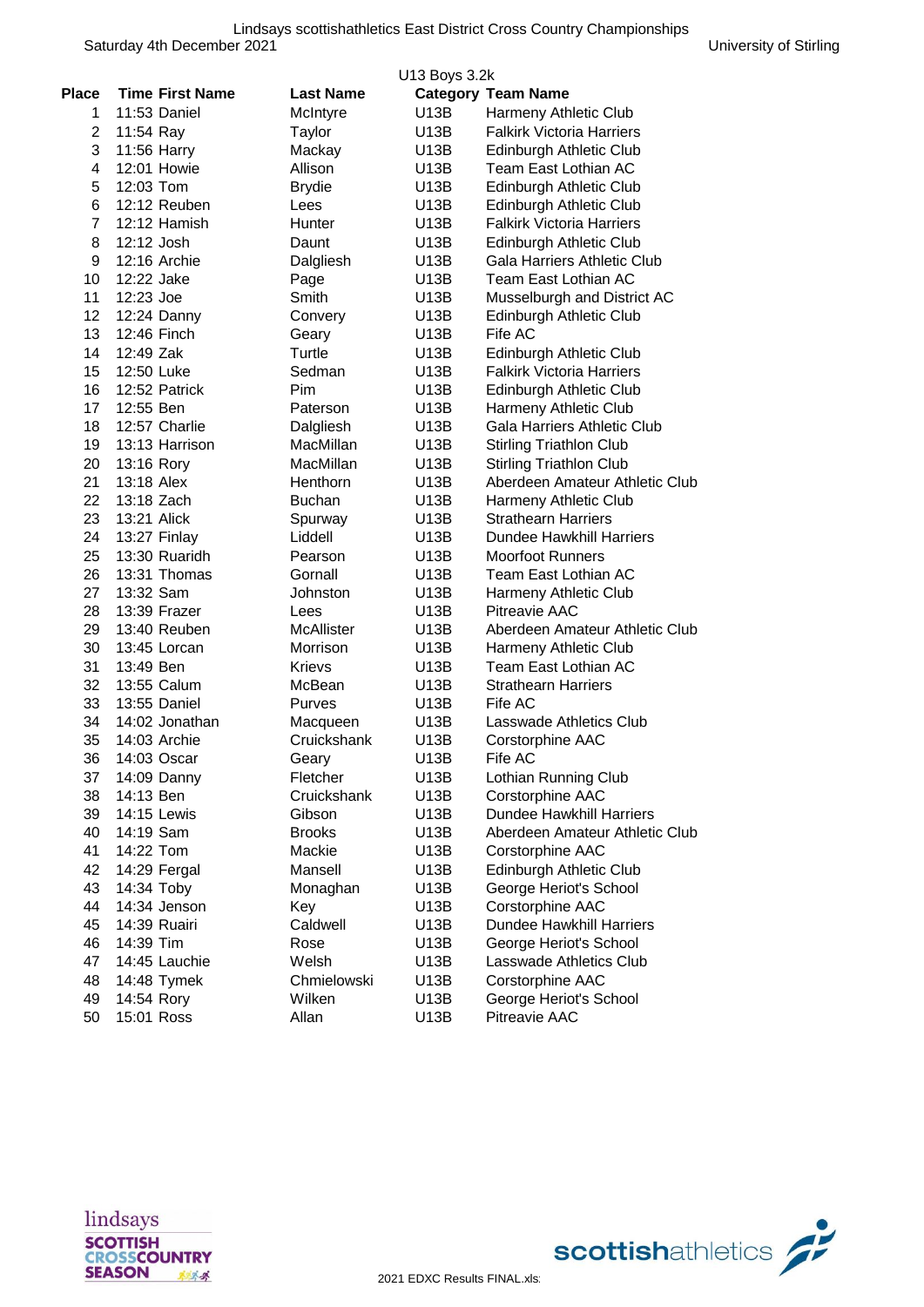|              |                        |                  | U13 Boys 3.2k |                             |
|--------------|------------------------|------------------|---------------|-----------------------------|
| <b>Place</b> | <b>Time First Name</b> | <b>Last Name</b> |               | <b>Category Team Name</b>   |
| 51           | 15:25 Ben              | Anderson         | U13B          | Musselburgh and District AC |
| 52           | 15:28 Nathan           | Lawrence         | U13B          | Lasswade Athletics Club     |
| 53           | 15:29 Benjamin         | West             | U13B          | <b>Strathearn Harriers</b>  |
| 54           | $15:36$ Jacob          | Marshall         | U13B          | Harmeny Athletic Club       |
| 55           | 15:53 Ethan            | Smyth            | U13B          | Livingston Athletic Club    |
| 56           | 16:10 Rory             | McNeill          | U13B          | Corstorphine AAC            |
| 57           | 16:20 Luke             | Murray           | U13B          | George Heriot's School      |
| 58           | 17:03 Aaron            | Snitjer          | U13B          | Corstorphine AAC            |
| 59           | 18:18 Rory             | <b>Bullock</b>   | U13B          | Edinburgh Athletic Club     |
| 60           | 18:18 Jack             | Clayton          | U13B          | George Heriot's School      |



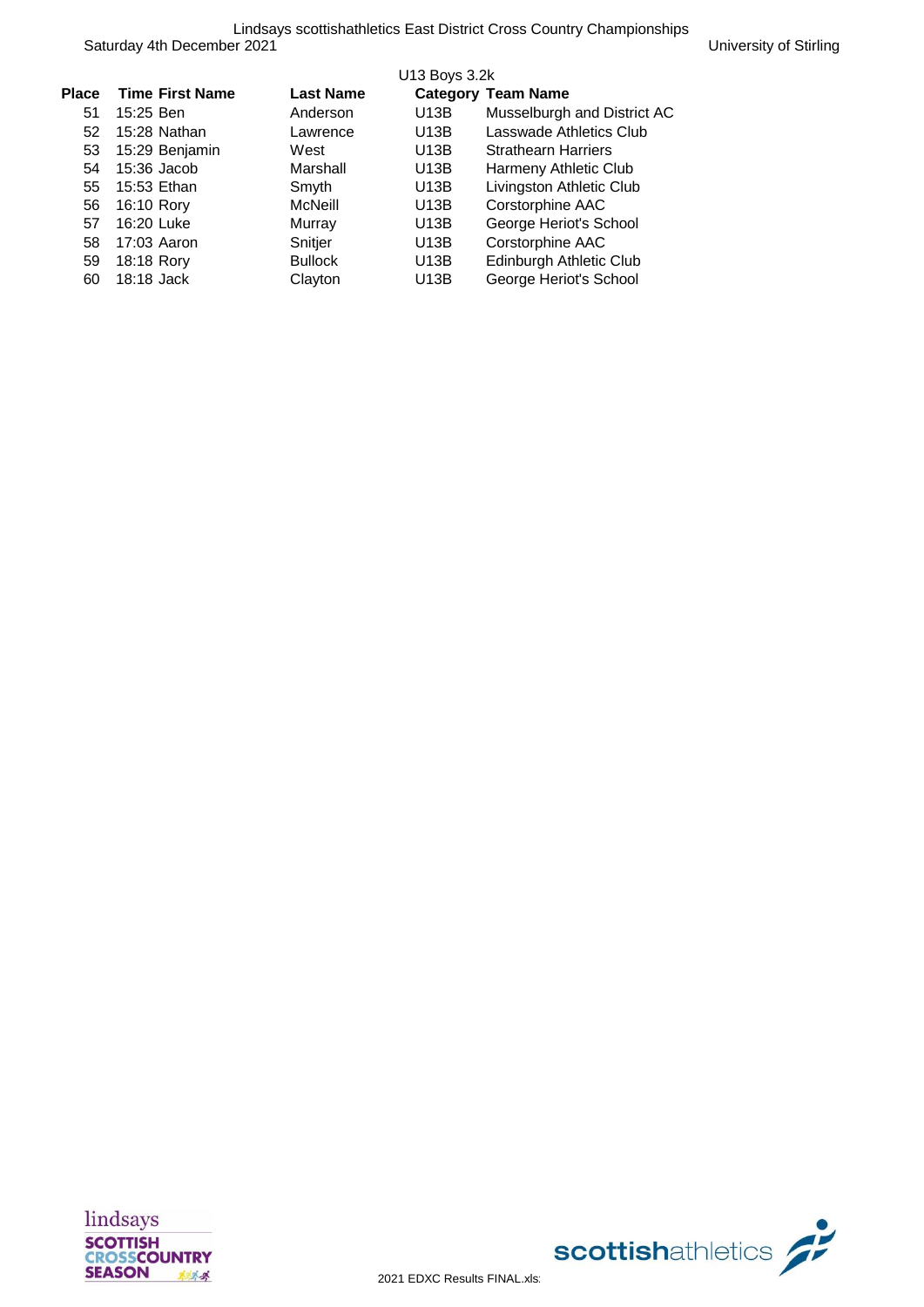|                |                        |                  | U <sub>15</sub> Girls 4.2k |                                  |
|----------------|------------------------|------------------|----------------------------|----------------------------------|
| Place          | <b>Time First Name</b> | <b>Last Name</b> |                            | <b>Category Team Name</b>        |
| 1              | 17:18 Jessica          | Taylor           | U15G                       | Edinburgh Athletic Club          |
| $\overline{2}$ | 17:19 Charlotte        | Horne            | U15G                       | <b>Falkirk Victoria Harriers</b> |
| 3              | 17:20 Orlaith          | Shepherd         | U15G                       | Edinburgh Athletic Club          |
| 4              | 17:28 Olivia           | <b>Robbins</b>   | U15G                       | Team East Lothian AC             |
| 5              | 17:35 Eliza            | Konig            | U15G                       | Fife AC                          |
| 6              | 17:44 Freya            | Mowbray          | U15G                       | Lasswade Athletics Club          |
| $\overline{7}$ | 17:48 Erin             | Gray             | U15G                       | Gala Harriers Athletic Club      |
| 8              | 17:52 Lois             | Cant             | U15G                       | <b>Falkirk Victoria Harriers</b> |
| 9              | 17:53 Charlotte        | MacPhie          | U15G                       | Corstorphine AAC                 |
| 10             | 17:55 Katie            | Sandilands       | U15G                       | Fife AC                          |
| 11             | 18:06 Isabella         | Ogg              | U15G                       | <b>Falkirk Victoria Harriers</b> |
| 12             | 18:09 Lola             | Lockyer          | U15G                       | <b>Moorfoot Runners</b>          |
| 13             | 18:27 Katie            | Hedges           | U15G                       | <b>Falkirk Victoria Harriers</b> |
| 14             | 18:29 Niamh            | McKinlay         | U15G                       | <b>Central Athletic Club</b>     |
| 15             | 18:29 Eva              | Cameron          | U15G                       | Corstorphine AAC                 |
| 16             | 18:30 Rachel           | Stevens          | U15G                       | Team East Lothian AC             |
| 17             | 18:34 Zara             | Kidd             | U15G                       | Dundee Hawkhill Harriers         |
| 18             | 18:50 Eily             | Sinclair         | U15G                       | Team East Lothian AC             |
| 19             | 19:00 Elena            | Lee              | U15G                       | <b>Moorfoot Runners</b>          |
| 20             | 19:03 Eilidh           | Hearn            | U15G                       | Perth Strathtay Harriers         |
| 21             | 19:10 Mia              | Sokoluk          | U15G                       | Livingston Athletic Club         |
| 22             | 19:14 Loren            | <b>Stewart</b>   | U15G                       | <b>Central Athletic Club</b>     |
| 23             | 19:16 Leah             | <b>Brown</b>     | U15G                       | <b>Central Athletic Club</b>     |
| 24             | 19:21 Alice            | Mourao           | U15G                       | Corstorphine AAC                 |
| 25             | 19:29 Hope             | Thomson          | U15G                       | Metro Aberdeen Running Club      |
| 26             | 19:31 Holly            | Holmes           | U15G                       | <b>Falkirk Victoria Harriers</b> |
| 27             | 19:31 Bethan           | Kitchin          | U15G                       | Lasswade Athletics Club          |
| 28             | 19:34 Jessica          | Hendry           | U15G                       | Gala Harriers Athletic Club      |
| 29             | 19:40 Sabine           | Jefcoate         | U15G                       | <b>Moorfoot Runners</b>          |
| 30             | 19:42 Abby             | Farquhar         | U15G                       | Aberdeen Amateur Athletic Club   |
| 31             | 19:46 Megan            | McKay            | U15G                       | Edinburgh Athletic Club          |
| 32             | 19:48 Alannah          | Snowden          | U15G                       | Livingston Athletic Club         |
| 33             | 19:51 Poppy            | Lunn             | U15G                       | Gala Harriers Athletic Club      |
| 34             | 19:51 Kate             | MacPhail         | U15G                       | Edinburgh Athletic Club          |
| 35             | 19:55 Clementina       | Pim              | U15G                       | Edinburgh Athletic Club          |
| 36             | 19:57 Lucy             | Ward             | U15G                       | Perth Strathtay Harriers         |
| 37             | 19:57 Lois             | Thomson          | U15G                       | <b>Haddington Running Club</b>   |
| 38             | 19:57 Eilidh           | Ovenstone        | U15G                       | George Heriot's School           |
| 39             | 20:11 Isabella         | Passway          | U15G                       | <b>Dundee Hawkhill Harriers</b>  |
| 40             | 20:14 Sarah            | McAllister       | U15G                       | Aberdeen Amateur Athletic Club   |
| 41             | 20:19 Katie            | Sim              | U15G                       | Aberdeen Amateur Athletic Club   |
| 42             | 20:21 Lucie            | Gibson           | U15G                       | <b>Falkirk Victoria Harriers</b> |
| 43             | 20:38 Robyn Abbie      | Mckerracher      | U15G                       | <b>Central Athletic Club</b>     |
| 44             | 20:43 Ruby             | Candlish         | U15G                       | Dunfermline Track and Field Club |
| 45             | 20:43 Iris             | Nicoll           | U15G                       | <b>Dundee Hawkhill Harriers</b>  |
| 46             | 20:56 Freya            | Hedley           | U15G                       | Fife AC                          |
| 47             | 20:58 Skye             | Marshall         | U15G                       | Harmeny Athletic Club            |
| 48             | 21:07 Cristina         | Elliot           | U15G                       | Team East Lothian AC             |
| 49             | 21:07 Ava              | Mooney           | U15G                       | <b>Moorfoot Runners</b>          |
| 50             | 21:11 Carys            | Forgie           | U15G                       | <b>Falkirk Victoria Harriers</b> |



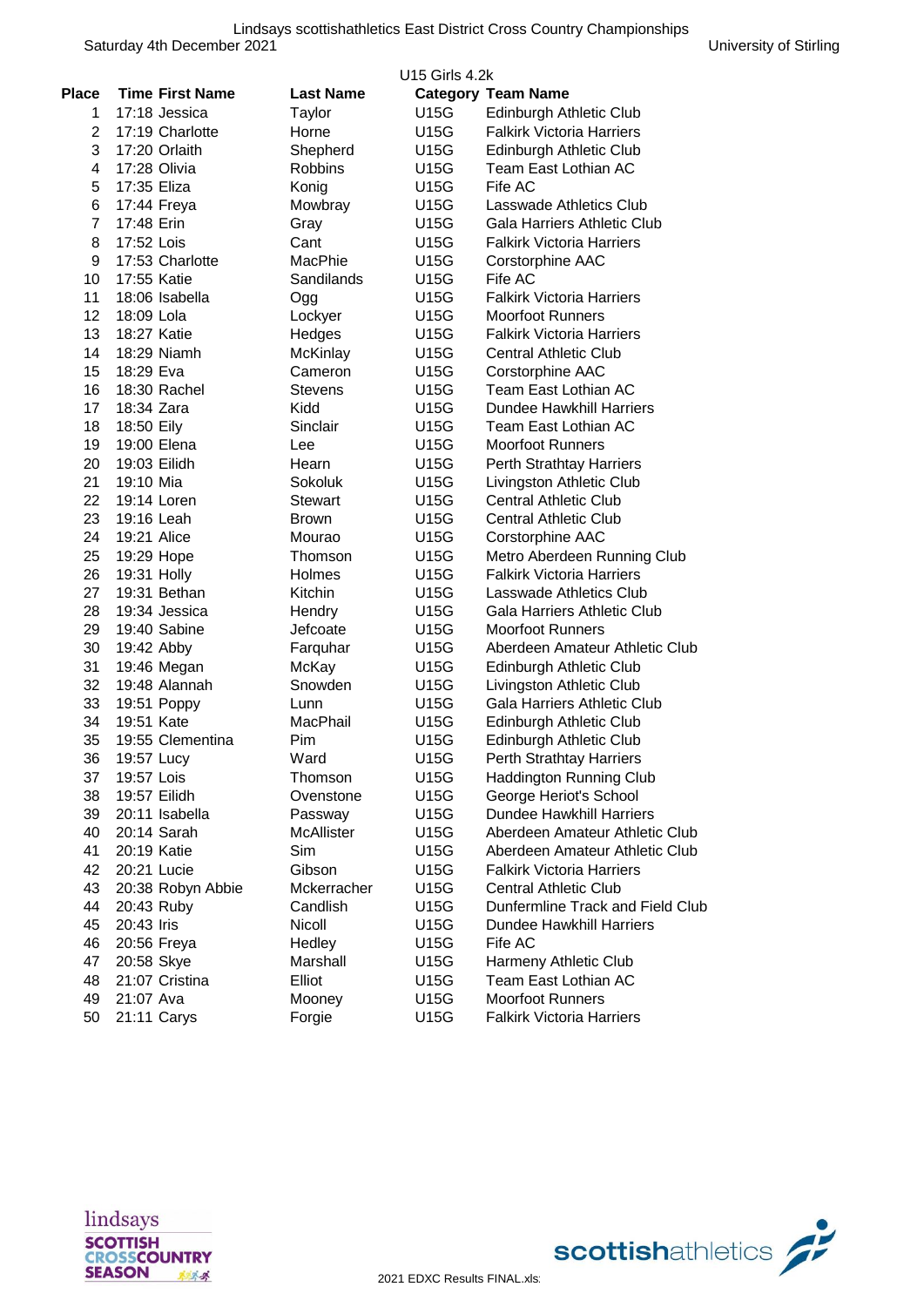| Place | <b>Time First Name</b> | <b>Last Name</b> | <b>U15 Girls 4.2k</b> | <b>Category Team Name</b>        |
|-------|------------------------|------------------|-----------------------|----------------------------------|
| 51    | 21:32 Lois             | MacMillan        | U15G                  | Aberdeen Amateur Athletic Club   |
|       | 52 21:39 Lara          | <b>Brechin</b>   | U15G                  | Harmeny Athletic Club            |
|       | 53 21:40 Grace         | <b>Dinnes</b>    | U15G                  | Aberdeen Amateur Athletic Club   |
| 54    | 21:46 Eve              | Donaldson        | U15G                  | <b>Falkirk Victoria Harriers</b> |
| 55    | 22:00 Grace            | Cook             | U15G                  | <b>Dundee Hawkhill Harriers</b>  |
| 56    | 22:13 Freya            | McHattie         | <b>U15G</b>           | Aberdeen Amateur Athletic Club   |
| 57    | 22:43 Olivia           | Ashworth         | U15G                  | <b>Central Athletic Club</b>     |



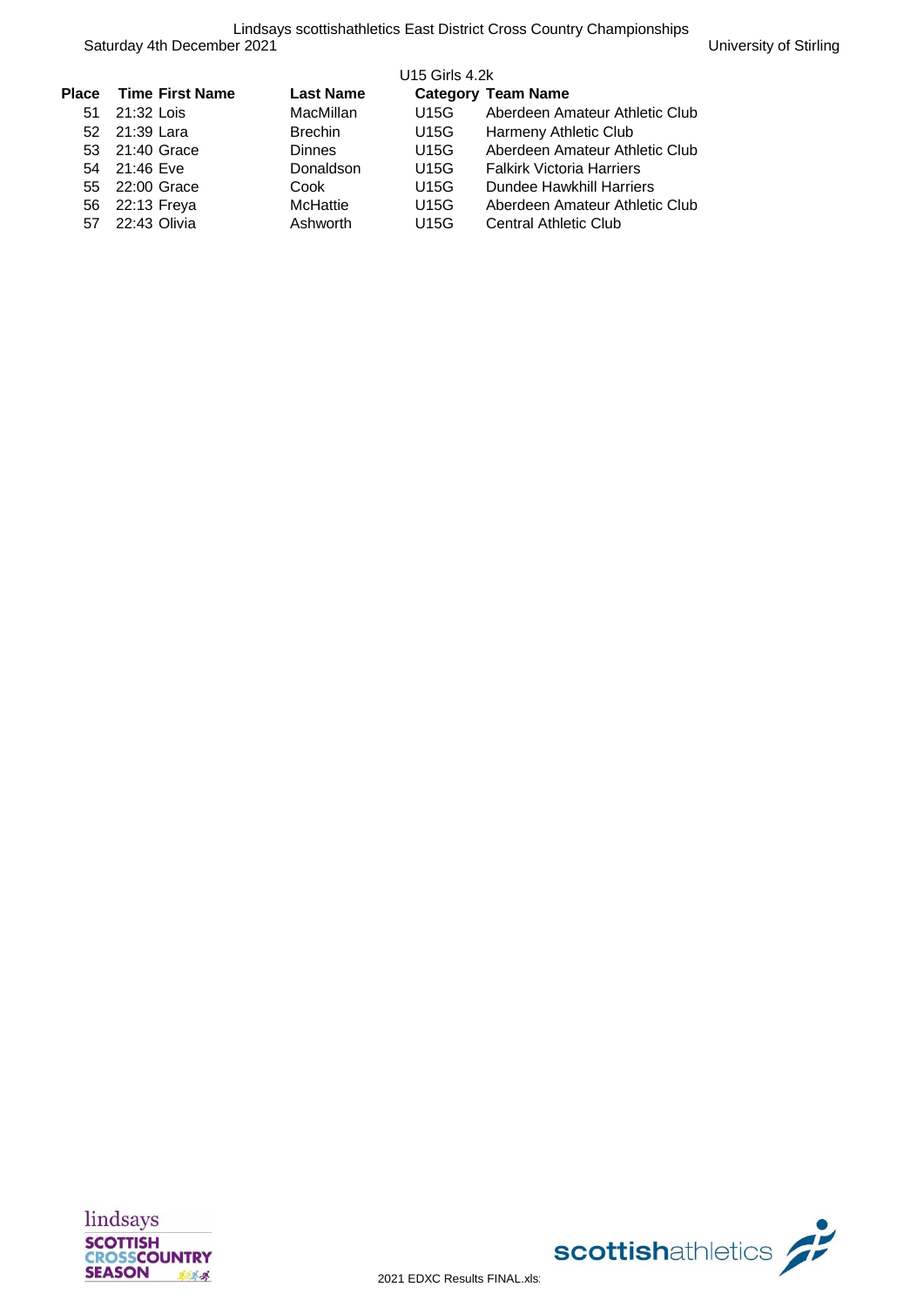| <b>Time First Name</b><br><b>Last Name</b><br><b>Category Team Name</b><br>Fulton<br>U15B<br><b>Moorfoot Runners</b><br>15:10 Kieran<br>1<br>$\overline{2}$<br>15:13 Andrew<br>McWilliam<br>U15B<br>Lasswade Athletics Club<br>3<br>15:14 Rowan<br>Taylor<br>U15B<br>Lasswade Athletics Club<br>4<br>15:28 Thomas<br>Hilton<br>U15B<br>Moorfoot Runners<br>5<br>Culliton<br>U15B<br><b>Falkirk Victoria Harriers</b><br>15:31 Luke<br>6<br>15:36 Innes<br>Wright<br>U15B<br>Team East Lothian AC<br>7<br>Crawford<br>U15B<br>Aberdeen Amateur Athletic Club<br>15:39 Rhys<br>8<br>15:40 Dylan<br>Daunt<br>U15B<br>Edinburgh Athletic Club<br>9<br>15:42 Dan<br>U15B<br>Harmeny Athletic Club<br><b>McGuire</b><br>10<br>15:49 Zico<br><b>Gala Harriers Athletic Club</b><br>Field<br>U15B<br>11<br>15:56 Thomas<br>Aberdeen Amateur Athletic Club<br>Reynolds<br>U15B<br>12<br>Chirnside<br>16:07 Oscar<br>U15B<br>Aberdeen Amateur Athletic Club<br>13<br>16:10 Finlay<br>McKay<br>U15B<br>Aberdeen Amateur Athletic Club<br>14<br>16:12 Andrew<br>Grant<br>U15B<br><b>Strathearn Harriers</b><br>15<br>16:15 Matthew<br>Holden<br>U15B<br>Harmeny Athletic Club<br>16<br>16:17 Struan<br>Gatherer<br>U15B<br>Perth Strathtay Harriers<br>17<br>16:26 Jim<br>U15B<br>Musselburgh and District AC<br>Henry<br>Alexander<br>18<br>16:27 Dair<br>U15B<br>Harmeny Athletic Club<br>19<br>16:27 Kieran<br>Hardie<br>Harmeny Athletic Club<br>U15B<br>20<br>16:36 Irvine<br>Welsh<br>U15B<br><b>Teviotdale Harriers</b><br>21<br>Fife AC<br>16:39 Archie<br>Suttie<br>U15B<br>22<br>16:45 Laurence<br>Ward<br>U15B<br>Edinburgh Athletic Club<br>23<br>16:47 Aaron<br>Middleton<br>U15B<br><b>Central Athletic Club</b><br>24<br>16:49 Shaun<br><b>Moorfoot Runners</b><br>Pyman<br>U15B<br>25<br>16:52 Aron<br>Jack<br>Corstorphine AAC<br>U15B<br>26<br>16:55 Jamie<br>Ferries<br>Metro Aberdeen Running Club<br>U15B<br>27<br>16:59 Charlie<br>Team East Lothian AC<br>Copp<br>U15B<br>28<br>17:07 Lachlan<br>Kunath<br>U15B<br>Edinburgh Athletic Club<br>29<br>17:09 Ross<br>Christie<br>U15B<br>Gala Harriers Athletic Club<br>30<br>17:15 Fraser<br>U15B<br>Team East Lothian AC<br>Lupton<br>31<br>17:15 lain<br>Jordan<br>U15B<br>Perth Strathtay Harriers<br>32<br>17:33 Fraser<br>MacKenzie<br>U15B<br>Metro Aberdeen Running Club<br>33<br>17:44 Luke<br>U15B<br><b>Moorfoot Runners</b><br>Grieve<br>34<br>17:49 Sam<br><b>Beattie</b><br>U15B<br>Harmeny Athletic Club<br>35<br>17:55 Mark<br>U15B<br>Dunfermline Track and Field Club<br>Harley<br>36<br>U15B<br>17:59 Matty<br>Fleming<br>Gala Harriers Athletic Club<br>37<br>18:06 Ben<br>Turtle<br>U15B<br>Edinburgh Athletic Club<br>38<br><b>Central Athletic Club</b><br>18:25 Alex<br>Dunlop<br>U15B<br>39<br><b>Dundee Hawkhill Harriers</b><br>18:28 Murdo<br>Hastie<br>U15B<br>40<br>18:42 Andrew<br>Robinson<br>U15B<br>George Heriot's School<br>41<br>18:42 Matthew<br>Fisher<br>U15B<br>Fife AC<br>42<br>18:42 Lewis<br>Corstorphine AAC<br>Andrews<br>U15B<br>43<br>Musselburgh and District AC<br>18:55 Sandy<br>U15B<br>Henry<br>44<br><b>Dundee Hawkhill Harriers</b><br>18:56 Kieran<br><b>Matthews</b><br>U15B<br>45<br>18:57 George<br>Insley<br>U15B<br>Metro Aberdeen Running Club<br>46<br>Mitrosz<br>U15B<br>Harmeny Athletic Club<br>19:00 Szymon<br>47<br>19:02 Jamie<br>U15B<br>Edinburgh Athletic Club<br>Duncan<br>48<br>Team East Lothian AC<br>19:09 Isaac<br>U15B<br>Stevenson<br>49<br>Lasswade Athletics Club<br>19:17 Will<br>Heatlie<br>U15B |              |  | U15 Boys 4.2k |  |
|----------------------------------------------------------------------------------------------------------------------------------------------------------------------------------------------------------------------------------------------------------------------------------------------------------------------------------------------------------------------------------------------------------------------------------------------------------------------------------------------------------------------------------------------------------------------------------------------------------------------------------------------------------------------------------------------------------------------------------------------------------------------------------------------------------------------------------------------------------------------------------------------------------------------------------------------------------------------------------------------------------------------------------------------------------------------------------------------------------------------------------------------------------------------------------------------------------------------------------------------------------------------------------------------------------------------------------------------------------------------------------------------------------------------------------------------------------------------------------------------------------------------------------------------------------------------------------------------------------------------------------------------------------------------------------------------------------------------------------------------------------------------------------------------------------------------------------------------------------------------------------------------------------------------------------------------------------------------------------------------------------------------------------------------------------------------------------------------------------------------------------------------------------------------------------------------------------------------------------------------------------------------------------------------------------------------------------------------------------------------------------------------------------------------------------------------------------------------------------------------------------------------------------------------------------------------------------------------------------------------------------------------------------------------------------------------------------------------------------------------------------------------------------------------------------------------------------------------------------------------------------------------------------------------------------------------------------------------------------------------------------------------------------------------------------------------------------------------------------------------------------------------------------------------------------------------------------------------------------------------------------------------------------------------------------------------------------------------------------------------------------------------------------------------------------------------------------------------------------------------------------------------------------------------|--------------|--|---------------|--|
|                                                                                                                                                                                                                                                                                                                                                                                                                                                                                                                                                                                                                                                                                                                                                                                                                                                                                                                                                                                                                                                                                                                                                                                                                                                                                                                                                                                                                                                                                                                                                                                                                                                                                                                                                                                                                                                                                                                                                                                                                                                                                                                                                                                                                                                                                                                                                                                                                                                                                                                                                                                                                                                                                                                                                                                                                                                                                                                                                                                                                                                                                                                                                                                                                                                                                                                                                                                                                                                                                                                                              | <b>Place</b> |  |               |  |
|                                                                                                                                                                                                                                                                                                                                                                                                                                                                                                                                                                                                                                                                                                                                                                                                                                                                                                                                                                                                                                                                                                                                                                                                                                                                                                                                                                                                                                                                                                                                                                                                                                                                                                                                                                                                                                                                                                                                                                                                                                                                                                                                                                                                                                                                                                                                                                                                                                                                                                                                                                                                                                                                                                                                                                                                                                                                                                                                                                                                                                                                                                                                                                                                                                                                                                                                                                                                                                                                                                                                              |              |  |               |  |
|                                                                                                                                                                                                                                                                                                                                                                                                                                                                                                                                                                                                                                                                                                                                                                                                                                                                                                                                                                                                                                                                                                                                                                                                                                                                                                                                                                                                                                                                                                                                                                                                                                                                                                                                                                                                                                                                                                                                                                                                                                                                                                                                                                                                                                                                                                                                                                                                                                                                                                                                                                                                                                                                                                                                                                                                                                                                                                                                                                                                                                                                                                                                                                                                                                                                                                                                                                                                                                                                                                                                              |              |  |               |  |
|                                                                                                                                                                                                                                                                                                                                                                                                                                                                                                                                                                                                                                                                                                                                                                                                                                                                                                                                                                                                                                                                                                                                                                                                                                                                                                                                                                                                                                                                                                                                                                                                                                                                                                                                                                                                                                                                                                                                                                                                                                                                                                                                                                                                                                                                                                                                                                                                                                                                                                                                                                                                                                                                                                                                                                                                                                                                                                                                                                                                                                                                                                                                                                                                                                                                                                                                                                                                                                                                                                                                              |              |  |               |  |
|                                                                                                                                                                                                                                                                                                                                                                                                                                                                                                                                                                                                                                                                                                                                                                                                                                                                                                                                                                                                                                                                                                                                                                                                                                                                                                                                                                                                                                                                                                                                                                                                                                                                                                                                                                                                                                                                                                                                                                                                                                                                                                                                                                                                                                                                                                                                                                                                                                                                                                                                                                                                                                                                                                                                                                                                                                                                                                                                                                                                                                                                                                                                                                                                                                                                                                                                                                                                                                                                                                                                              |              |  |               |  |
|                                                                                                                                                                                                                                                                                                                                                                                                                                                                                                                                                                                                                                                                                                                                                                                                                                                                                                                                                                                                                                                                                                                                                                                                                                                                                                                                                                                                                                                                                                                                                                                                                                                                                                                                                                                                                                                                                                                                                                                                                                                                                                                                                                                                                                                                                                                                                                                                                                                                                                                                                                                                                                                                                                                                                                                                                                                                                                                                                                                                                                                                                                                                                                                                                                                                                                                                                                                                                                                                                                                                              |              |  |               |  |
|                                                                                                                                                                                                                                                                                                                                                                                                                                                                                                                                                                                                                                                                                                                                                                                                                                                                                                                                                                                                                                                                                                                                                                                                                                                                                                                                                                                                                                                                                                                                                                                                                                                                                                                                                                                                                                                                                                                                                                                                                                                                                                                                                                                                                                                                                                                                                                                                                                                                                                                                                                                                                                                                                                                                                                                                                                                                                                                                                                                                                                                                                                                                                                                                                                                                                                                                                                                                                                                                                                                                              |              |  |               |  |
|                                                                                                                                                                                                                                                                                                                                                                                                                                                                                                                                                                                                                                                                                                                                                                                                                                                                                                                                                                                                                                                                                                                                                                                                                                                                                                                                                                                                                                                                                                                                                                                                                                                                                                                                                                                                                                                                                                                                                                                                                                                                                                                                                                                                                                                                                                                                                                                                                                                                                                                                                                                                                                                                                                                                                                                                                                                                                                                                                                                                                                                                                                                                                                                                                                                                                                                                                                                                                                                                                                                                              |              |  |               |  |
|                                                                                                                                                                                                                                                                                                                                                                                                                                                                                                                                                                                                                                                                                                                                                                                                                                                                                                                                                                                                                                                                                                                                                                                                                                                                                                                                                                                                                                                                                                                                                                                                                                                                                                                                                                                                                                                                                                                                                                                                                                                                                                                                                                                                                                                                                                                                                                                                                                                                                                                                                                                                                                                                                                                                                                                                                                                                                                                                                                                                                                                                                                                                                                                                                                                                                                                                                                                                                                                                                                                                              |              |  |               |  |
|                                                                                                                                                                                                                                                                                                                                                                                                                                                                                                                                                                                                                                                                                                                                                                                                                                                                                                                                                                                                                                                                                                                                                                                                                                                                                                                                                                                                                                                                                                                                                                                                                                                                                                                                                                                                                                                                                                                                                                                                                                                                                                                                                                                                                                                                                                                                                                                                                                                                                                                                                                                                                                                                                                                                                                                                                                                                                                                                                                                                                                                                                                                                                                                                                                                                                                                                                                                                                                                                                                                                              |              |  |               |  |
|                                                                                                                                                                                                                                                                                                                                                                                                                                                                                                                                                                                                                                                                                                                                                                                                                                                                                                                                                                                                                                                                                                                                                                                                                                                                                                                                                                                                                                                                                                                                                                                                                                                                                                                                                                                                                                                                                                                                                                                                                                                                                                                                                                                                                                                                                                                                                                                                                                                                                                                                                                                                                                                                                                                                                                                                                                                                                                                                                                                                                                                                                                                                                                                                                                                                                                                                                                                                                                                                                                                                              |              |  |               |  |
|                                                                                                                                                                                                                                                                                                                                                                                                                                                                                                                                                                                                                                                                                                                                                                                                                                                                                                                                                                                                                                                                                                                                                                                                                                                                                                                                                                                                                                                                                                                                                                                                                                                                                                                                                                                                                                                                                                                                                                                                                                                                                                                                                                                                                                                                                                                                                                                                                                                                                                                                                                                                                                                                                                                                                                                                                                                                                                                                                                                                                                                                                                                                                                                                                                                                                                                                                                                                                                                                                                                                              |              |  |               |  |
|                                                                                                                                                                                                                                                                                                                                                                                                                                                                                                                                                                                                                                                                                                                                                                                                                                                                                                                                                                                                                                                                                                                                                                                                                                                                                                                                                                                                                                                                                                                                                                                                                                                                                                                                                                                                                                                                                                                                                                                                                                                                                                                                                                                                                                                                                                                                                                                                                                                                                                                                                                                                                                                                                                                                                                                                                                                                                                                                                                                                                                                                                                                                                                                                                                                                                                                                                                                                                                                                                                                                              |              |  |               |  |
|                                                                                                                                                                                                                                                                                                                                                                                                                                                                                                                                                                                                                                                                                                                                                                                                                                                                                                                                                                                                                                                                                                                                                                                                                                                                                                                                                                                                                                                                                                                                                                                                                                                                                                                                                                                                                                                                                                                                                                                                                                                                                                                                                                                                                                                                                                                                                                                                                                                                                                                                                                                                                                                                                                                                                                                                                                                                                                                                                                                                                                                                                                                                                                                                                                                                                                                                                                                                                                                                                                                                              |              |  |               |  |
|                                                                                                                                                                                                                                                                                                                                                                                                                                                                                                                                                                                                                                                                                                                                                                                                                                                                                                                                                                                                                                                                                                                                                                                                                                                                                                                                                                                                                                                                                                                                                                                                                                                                                                                                                                                                                                                                                                                                                                                                                                                                                                                                                                                                                                                                                                                                                                                                                                                                                                                                                                                                                                                                                                                                                                                                                                                                                                                                                                                                                                                                                                                                                                                                                                                                                                                                                                                                                                                                                                                                              |              |  |               |  |
|                                                                                                                                                                                                                                                                                                                                                                                                                                                                                                                                                                                                                                                                                                                                                                                                                                                                                                                                                                                                                                                                                                                                                                                                                                                                                                                                                                                                                                                                                                                                                                                                                                                                                                                                                                                                                                                                                                                                                                                                                                                                                                                                                                                                                                                                                                                                                                                                                                                                                                                                                                                                                                                                                                                                                                                                                                                                                                                                                                                                                                                                                                                                                                                                                                                                                                                                                                                                                                                                                                                                              |              |  |               |  |
|                                                                                                                                                                                                                                                                                                                                                                                                                                                                                                                                                                                                                                                                                                                                                                                                                                                                                                                                                                                                                                                                                                                                                                                                                                                                                                                                                                                                                                                                                                                                                                                                                                                                                                                                                                                                                                                                                                                                                                                                                                                                                                                                                                                                                                                                                                                                                                                                                                                                                                                                                                                                                                                                                                                                                                                                                                                                                                                                                                                                                                                                                                                                                                                                                                                                                                                                                                                                                                                                                                                                              |              |  |               |  |
|                                                                                                                                                                                                                                                                                                                                                                                                                                                                                                                                                                                                                                                                                                                                                                                                                                                                                                                                                                                                                                                                                                                                                                                                                                                                                                                                                                                                                                                                                                                                                                                                                                                                                                                                                                                                                                                                                                                                                                                                                                                                                                                                                                                                                                                                                                                                                                                                                                                                                                                                                                                                                                                                                                                                                                                                                                                                                                                                                                                                                                                                                                                                                                                                                                                                                                                                                                                                                                                                                                                                              |              |  |               |  |
|                                                                                                                                                                                                                                                                                                                                                                                                                                                                                                                                                                                                                                                                                                                                                                                                                                                                                                                                                                                                                                                                                                                                                                                                                                                                                                                                                                                                                                                                                                                                                                                                                                                                                                                                                                                                                                                                                                                                                                                                                                                                                                                                                                                                                                                                                                                                                                                                                                                                                                                                                                                                                                                                                                                                                                                                                                                                                                                                                                                                                                                                                                                                                                                                                                                                                                                                                                                                                                                                                                                                              |              |  |               |  |
|                                                                                                                                                                                                                                                                                                                                                                                                                                                                                                                                                                                                                                                                                                                                                                                                                                                                                                                                                                                                                                                                                                                                                                                                                                                                                                                                                                                                                                                                                                                                                                                                                                                                                                                                                                                                                                                                                                                                                                                                                                                                                                                                                                                                                                                                                                                                                                                                                                                                                                                                                                                                                                                                                                                                                                                                                                                                                                                                                                                                                                                                                                                                                                                                                                                                                                                                                                                                                                                                                                                                              |              |  |               |  |
|                                                                                                                                                                                                                                                                                                                                                                                                                                                                                                                                                                                                                                                                                                                                                                                                                                                                                                                                                                                                                                                                                                                                                                                                                                                                                                                                                                                                                                                                                                                                                                                                                                                                                                                                                                                                                                                                                                                                                                                                                                                                                                                                                                                                                                                                                                                                                                                                                                                                                                                                                                                                                                                                                                                                                                                                                                                                                                                                                                                                                                                                                                                                                                                                                                                                                                                                                                                                                                                                                                                                              |              |  |               |  |
|                                                                                                                                                                                                                                                                                                                                                                                                                                                                                                                                                                                                                                                                                                                                                                                                                                                                                                                                                                                                                                                                                                                                                                                                                                                                                                                                                                                                                                                                                                                                                                                                                                                                                                                                                                                                                                                                                                                                                                                                                                                                                                                                                                                                                                                                                                                                                                                                                                                                                                                                                                                                                                                                                                                                                                                                                                                                                                                                                                                                                                                                                                                                                                                                                                                                                                                                                                                                                                                                                                                                              |              |  |               |  |
|                                                                                                                                                                                                                                                                                                                                                                                                                                                                                                                                                                                                                                                                                                                                                                                                                                                                                                                                                                                                                                                                                                                                                                                                                                                                                                                                                                                                                                                                                                                                                                                                                                                                                                                                                                                                                                                                                                                                                                                                                                                                                                                                                                                                                                                                                                                                                                                                                                                                                                                                                                                                                                                                                                                                                                                                                                                                                                                                                                                                                                                                                                                                                                                                                                                                                                                                                                                                                                                                                                                                              |              |  |               |  |
|                                                                                                                                                                                                                                                                                                                                                                                                                                                                                                                                                                                                                                                                                                                                                                                                                                                                                                                                                                                                                                                                                                                                                                                                                                                                                                                                                                                                                                                                                                                                                                                                                                                                                                                                                                                                                                                                                                                                                                                                                                                                                                                                                                                                                                                                                                                                                                                                                                                                                                                                                                                                                                                                                                                                                                                                                                                                                                                                                                                                                                                                                                                                                                                                                                                                                                                                                                                                                                                                                                                                              |              |  |               |  |
|                                                                                                                                                                                                                                                                                                                                                                                                                                                                                                                                                                                                                                                                                                                                                                                                                                                                                                                                                                                                                                                                                                                                                                                                                                                                                                                                                                                                                                                                                                                                                                                                                                                                                                                                                                                                                                                                                                                                                                                                                                                                                                                                                                                                                                                                                                                                                                                                                                                                                                                                                                                                                                                                                                                                                                                                                                                                                                                                                                                                                                                                                                                                                                                                                                                                                                                                                                                                                                                                                                                                              |              |  |               |  |
|                                                                                                                                                                                                                                                                                                                                                                                                                                                                                                                                                                                                                                                                                                                                                                                                                                                                                                                                                                                                                                                                                                                                                                                                                                                                                                                                                                                                                                                                                                                                                                                                                                                                                                                                                                                                                                                                                                                                                                                                                                                                                                                                                                                                                                                                                                                                                                                                                                                                                                                                                                                                                                                                                                                                                                                                                                                                                                                                                                                                                                                                                                                                                                                                                                                                                                                                                                                                                                                                                                                                              |              |  |               |  |
|                                                                                                                                                                                                                                                                                                                                                                                                                                                                                                                                                                                                                                                                                                                                                                                                                                                                                                                                                                                                                                                                                                                                                                                                                                                                                                                                                                                                                                                                                                                                                                                                                                                                                                                                                                                                                                                                                                                                                                                                                                                                                                                                                                                                                                                                                                                                                                                                                                                                                                                                                                                                                                                                                                                                                                                                                                                                                                                                                                                                                                                                                                                                                                                                                                                                                                                                                                                                                                                                                                                                              |              |  |               |  |
|                                                                                                                                                                                                                                                                                                                                                                                                                                                                                                                                                                                                                                                                                                                                                                                                                                                                                                                                                                                                                                                                                                                                                                                                                                                                                                                                                                                                                                                                                                                                                                                                                                                                                                                                                                                                                                                                                                                                                                                                                                                                                                                                                                                                                                                                                                                                                                                                                                                                                                                                                                                                                                                                                                                                                                                                                                                                                                                                                                                                                                                                                                                                                                                                                                                                                                                                                                                                                                                                                                                                              |              |  |               |  |
|                                                                                                                                                                                                                                                                                                                                                                                                                                                                                                                                                                                                                                                                                                                                                                                                                                                                                                                                                                                                                                                                                                                                                                                                                                                                                                                                                                                                                                                                                                                                                                                                                                                                                                                                                                                                                                                                                                                                                                                                                                                                                                                                                                                                                                                                                                                                                                                                                                                                                                                                                                                                                                                                                                                                                                                                                                                                                                                                                                                                                                                                                                                                                                                                                                                                                                                                                                                                                                                                                                                                              |              |  |               |  |
|                                                                                                                                                                                                                                                                                                                                                                                                                                                                                                                                                                                                                                                                                                                                                                                                                                                                                                                                                                                                                                                                                                                                                                                                                                                                                                                                                                                                                                                                                                                                                                                                                                                                                                                                                                                                                                                                                                                                                                                                                                                                                                                                                                                                                                                                                                                                                                                                                                                                                                                                                                                                                                                                                                                                                                                                                                                                                                                                                                                                                                                                                                                                                                                                                                                                                                                                                                                                                                                                                                                                              |              |  |               |  |
|                                                                                                                                                                                                                                                                                                                                                                                                                                                                                                                                                                                                                                                                                                                                                                                                                                                                                                                                                                                                                                                                                                                                                                                                                                                                                                                                                                                                                                                                                                                                                                                                                                                                                                                                                                                                                                                                                                                                                                                                                                                                                                                                                                                                                                                                                                                                                                                                                                                                                                                                                                                                                                                                                                                                                                                                                                                                                                                                                                                                                                                                                                                                                                                                                                                                                                                                                                                                                                                                                                                                              |              |  |               |  |
|                                                                                                                                                                                                                                                                                                                                                                                                                                                                                                                                                                                                                                                                                                                                                                                                                                                                                                                                                                                                                                                                                                                                                                                                                                                                                                                                                                                                                                                                                                                                                                                                                                                                                                                                                                                                                                                                                                                                                                                                                                                                                                                                                                                                                                                                                                                                                                                                                                                                                                                                                                                                                                                                                                                                                                                                                                                                                                                                                                                                                                                                                                                                                                                                                                                                                                                                                                                                                                                                                                                                              |              |  |               |  |
|                                                                                                                                                                                                                                                                                                                                                                                                                                                                                                                                                                                                                                                                                                                                                                                                                                                                                                                                                                                                                                                                                                                                                                                                                                                                                                                                                                                                                                                                                                                                                                                                                                                                                                                                                                                                                                                                                                                                                                                                                                                                                                                                                                                                                                                                                                                                                                                                                                                                                                                                                                                                                                                                                                                                                                                                                                                                                                                                                                                                                                                                                                                                                                                                                                                                                                                                                                                                                                                                                                                                              |              |  |               |  |
|                                                                                                                                                                                                                                                                                                                                                                                                                                                                                                                                                                                                                                                                                                                                                                                                                                                                                                                                                                                                                                                                                                                                                                                                                                                                                                                                                                                                                                                                                                                                                                                                                                                                                                                                                                                                                                                                                                                                                                                                                                                                                                                                                                                                                                                                                                                                                                                                                                                                                                                                                                                                                                                                                                                                                                                                                                                                                                                                                                                                                                                                                                                                                                                                                                                                                                                                                                                                                                                                                                                                              |              |  |               |  |
|                                                                                                                                                                                                                                                                                                                                                                                                                                                                                                                                                                                                                                                                                                                                                                                                                                                                                                                                                                                                                                                                                                                                                                                                                                                                                                                                                                                                                                                                                                                                                                                                                                                                                                                                                                                                                                                                                                                                                                                                                                                                                                                                                                                                                                                                                                                                                                                                                                                                                                                                                                                                                                                                                                                                                                                                                                                                                                                                                                                                                                                                                                                                                                                                                                                                                                                                                                                                                                                                                                                                              |              |  |               |  |
|                                                                                                                                                                                                                                                                                                                                                                                                                                                                                                                                                                                                                                                                                                                                                                                                                                                                                                                                                                                                                                                                                                                                                                                                                                                                                                                                                                                                                                                                                                                                                                                                                                                                                                                                                                                                                                                                                                                                                                                                                                                                                                                                                                                                                                                                                                                                                                                                                                                                                                                                                                                                                                                                                                                                                                                                                                                                                                                                                                                                                                                                                                                                                                                                                                                                                                                                                                                                                                                                                                                                              |              |  |               |  |
|                                                                                                                                                                                                                                                                                                                                                                                                                                                                                                                                                                                                                                                                                                                                                                                                                                                                                                                                                                                                                                                                                                                                                                                                                                                                                                                                                                                                                                                                                                                                                                                                                                                                                                                                                                                                                                                                                                                                                                                                                                                                                                                                                                                                                                                                                                                                                                                                                                                                                                                                                                                                                                                                                                                                                                                                                                                                                                                                                                                                                                                                                                                                                                                                                                                                                                                                                                                                                                                                                                                                              |              |  |               |  |
|                                                                                                                                                                                                                                                                                                                                                                                                                                                                                                                                                                                                                                                                                                                                                                                                                                                                                                                                                                                                                                                                                                                                                                                                                                                                                                                                                                                                                                                                                                                                                                                                                                                                                                                                                                                                                                                                                                                                                                                                                                                                                                                                                                                                                                                                                                                                                                                                                                                                                                                                                                                                                                                                                                                                                                                                                                                                                                                                                                                                                                                                                                                                                                                                                                                                                                                                                                                                                                                                                                                                              |              |  |               |  |
|                                                                                                                                                                                                                                                                                                                                                                                                                                                                                                                                                                                                                                                                                                                                                                                                                                                                                                                                                                                                                                                                                                                                                                                                                                                                                                                                                                                                                                                                                                                                                                                                                                                                                                                                                                                                                                                                                                                                                                                                                                                                                                                                                                                                                                                                                                                                                                                                                                                                                                                                                                                                                                                                                                                                                                                                                                                                                                                                                                                                                                                                                                                                                                                                                                                                                                                                                                                                                                                                                                                                              |              |  |               |  |
|                                                                                                                                                                                                                                                                                                                                                                                                                                                                                                                                                                                                                                                                                                                                                                                                                                                                                                                                                                                                                                                                                                                                                                                                                                                                                                                                                                                                                                                                                                                                                                                                                                                                                                                                                                                                                                                                                                                                                                                                                                                                                                                                                                                                                                                                                                                                                                                                                                                                                                                                                                                                                                                                                                                                                                                                                                                                                                                                                                                                                                                                                                                                                                                                                                                                                                                                                                                                                                                                                                                                              |              |  |               |  |
|                                                                                                                                                                                                                                                                                                                                                                                                                                                                                                                                                                                                                                                                                                                                                                                                                                                                                                                                                                                                                                                                                                                                                                                                                                                                                                                                                                                                                                                                                                                                                                                                                                                                                                                                                                                                                                                                                                                                                                                                                                                                                                                                                                                                                                                                                                                                                                                                                                                                                                                                                                                                                                                                                                                                                                                                                                                                                                                                                                                                                                                                                                                                                                                                                                                                                                                                                                                                                                                                                                                                              |              |  |               |  |
|                                                                                                                                                                                                                                                                                                                                                                                                                                                                                                                                                                                                                                                                                                                                                                                                                                                                                                                                                                                                                                                                                                                                                                                                                                                                                                                                                                                                                                                                                                                                                                                                                                                                                                                                                                                                                                                                                                                                                                                                                                                                                                                                                                                                                                                                                                                                                                                                                                                                                                                                                                                                                                                                                                                                                                                                                                                                                                                                                                                                                                                                                                                                                                                                                                                                                                                                                                                                                                                                                                                                              |              |  |               |  |
|                                                                                                                                                                                                                                                                                                                                                                                                                                                                                                                                                                                                                                                                                                                                                                                                                                                                                                                                                                                                                                                                                                                                                                                                                                                                                                                                                                                                                                                                                                                                                                                                                                                                                                                                                                                                                                                                                                                                                                                                                                                                                                                                                                                                                                                                                                                                                                                                                                                                                                                                                                                                                                                                                                                                                                                                                                                                                                                                                                                                                                                                                                                                                                                                                                                                                                                                                                                                                                                                                                                                              |              |  |               |  |
|                                                                                                                                                                                                                                                                                                                                                                                                                                                                                                                                                                                                                                                                                                                                                                                                                                                                                                                                                                                                                                                                                                                                                                                                                                                                                                                                                                                                                                                                                                                                                                                                                                                                                                                                                                                                                                                                                                                                                                                                                                                                                                                                                                                                                                                                                                                                                                                                                                                                                                                                                                                                                                                                                                                                                                                                                                                                                                                                                                                                                                                                                                                                                                                                                                                                                                                                                                                                                                                                                                                                              |              |  |               |  |
|                                                                                                                                                                                                                                                                                                                                                                                                                                                                                                                                                                                                                                                                                                                                                                                                                                                                                                                                                                                                                                                                                                                                                                                                                                                                                                                                                                                                                                                                                                                                                                                                                                                                                                                                                                                                                                                                                                                                                                                                                                                                                                                                                                                                                                                                                                                                                                                                                                                                                                                                                                                                                                                                                                                                                                                                                                                                                                                                                                                                                                                                                                                                                                                                                                                                                                                                                                                                                                                                                                                                              |              |  |               |  |
|                                                                                                                                                                                                                                                                                                                                                                                                                                                                                                                                                                                                                                                                                                                                                                                                                                                                                                                                                                                                                                                                                                                                                                                                                                                                                                                                                                                                                                                                                                                                                                                                                                                                                                                                                                                                                                                                                                                                                                                                                                                                                                                                                                                                                                                                                                                                                                                                                                                                                                                                                                                                                                                                                                                                                                                                                                                                                                                                                                                                                                                                                                                                                                                                                                                                                                                                                                                                                                                                                                                                              |              |  |               |  |
|                                                                                                                                                                                                                                                                                                                                                                                                                                                                                                                                                                                                                                                                                                                                                                                                                                                                                                                                                                                                                                                                                                                                                                                                                                                                                                                                                                                                                                                                                                                                                                                                                                                                                                                                                                                                                                                                                                                                                                                                                                                                                                                                                                                                                                                                                                                                                                                                                                                                                                                                                                                                                                                                                                                                                                                                                                                                                                                                                                                                                                                                                                                                                                                                                                                                                                                                                                                                                                                                                                                                              |              |  |               |  |
|                                                                                                                                                                                                                                                                                                                                                                                                                                                                                                                                                                                                                                                                                                                                                                                                                                                                                                                                                                                                                                                                                                                                                                                                                                                                                                                                                                                                                                                                                                                                                                                                                                                                                                                                                                                                                                                                                                                                                                                                                                                                                                                                                                                                                                                                                                                                                                                                                                                                                                                                                                                                                                                                                                                                                                                                                                                                                                                                                                                                                                                                                                                                                                                                                                                                                                                                                                                                                                                                                                                                              |              |  |               |  |
|                                                                                                                                                                                                                                                                                                                                                                                                                                                                                                                                                                                                                                                                                                                                                                                                                                                                                                                                                                                                                                                                                                                                                                                                                                                                                                                                                                                                                                                                                                                                                                                                                                                                                                                                                                                                                                                                                                                                                                                                                                                                                                                                                                                                                                                                                                                                                                                                                                                                                                                                                                                                                                                                                                                                                                                                                                                                                                                                                                                                                                                                                                                                                                                                                                                                                                                                                                                                                                                                                                                                              |              |  |               |  |
|                                                                                                                                                                                                                                                                                                                                                                                                                                                                                                                                                                                                                                                                                                                                                                                                                                                                                                                                                                                                                                                                                                                                                                                                                                                                                                                                                                                                                                                                                                                                                                                                                                                                                                                                                                                                                                                                                                                                                                                                                                                                                                                                                                                                                                                                                                                                                                                                                                                                                                                                                                                                                                                                                                                                                                                                                                                                                                                                                                                                                                                                                                                                                                                                                                                                                                                                                                                                                                                                                                                                              |              |  |               |  |
| 50<br>Hepburn<br>U15B<br>Musselburgh and District AC<br>19:18 Cameron                                                                                                                                                                                                                                                                                                                                                                                                                                                                                                                                                                                                                                                                                                                                                                                                                                                                                                                                                                                                                                                                                                                                                                                                                                                                                                                                                                                                                                                                                                                                                                                                                                                                                                                                                                                                                                                                                                                                                                                                                                                                                                                                                                                                                                                                                                                                                                                                                                                                                                                                                                                                                                                                                                                                                                                                                                                                                                                                                                                                                                                                                                                                                                                                                                                                                                                                                                                                                                                                        |              |  |               |  |



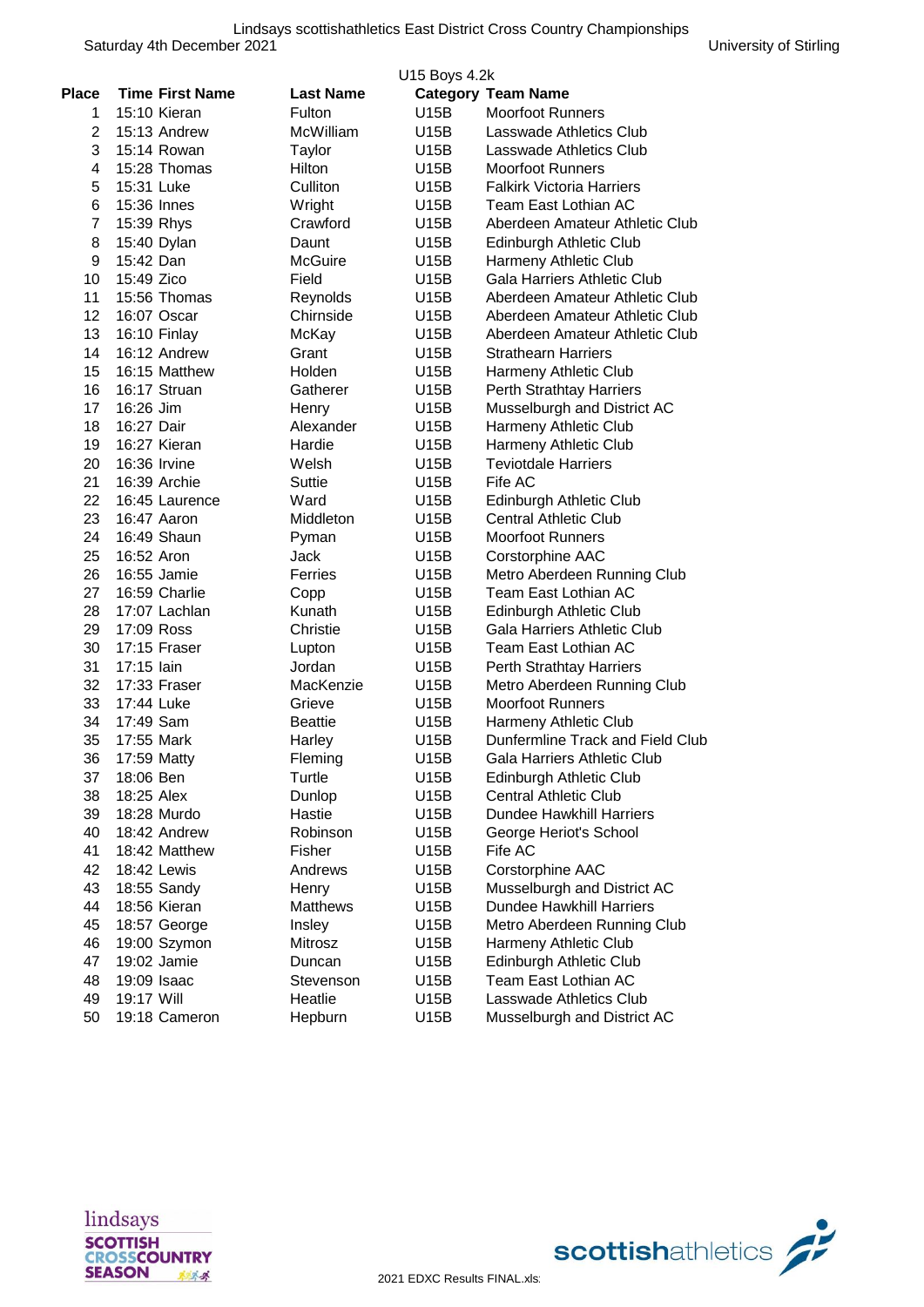|              |                        |                       | U15 Boys 4.2k |                              |
|--------------|------------------------|-----------------------|---------------|------------------------------|
| <b>Place</b> | <b>Time First Name</b> | <b>Last Name</b>      |               | <b>Category Team Name</b>    |
| 51           | 19:26 David            | <b>Morton</b>         | U15B          | Musselburgh and District AC  |
| 52           | 19:28 Louis            | Lazcano-Thornton U15B |               | Corstorphine AAC             |
| 53           | 19:30 Killian          | Trenholm              | U15B          | <b>Central Athletic Club</b> |
| 54           | 19:34 Jonathan         | Collings              | U15B          | Lothian Running Club         |
| 55           | 19:37 Thomas           | Robertson             | U15B          | Fife AC                      |
| 56           | 19:40 Charlie          | <b>Baddon</b>         | U15B          | Edinburgh Athletic Club      |
| 57           | 19:44 Rowan            | Geary                 | U15B          | Fife AC                      |
| 58           | 20:03 David            | <b>Ivory</b>          | U15B          | George Heriot's School       |
| 59           | 20:05 Lucas            | Key                   | U15B          | Corstorphine AAC             |
| 60           | 20:42 Jamie            | Connor                | U15B          | Central Athletic Club        |
| 61           | 21:12 Daniel           | <b>Barnard</b>        | U15B          | Musselburgh and District AC  |



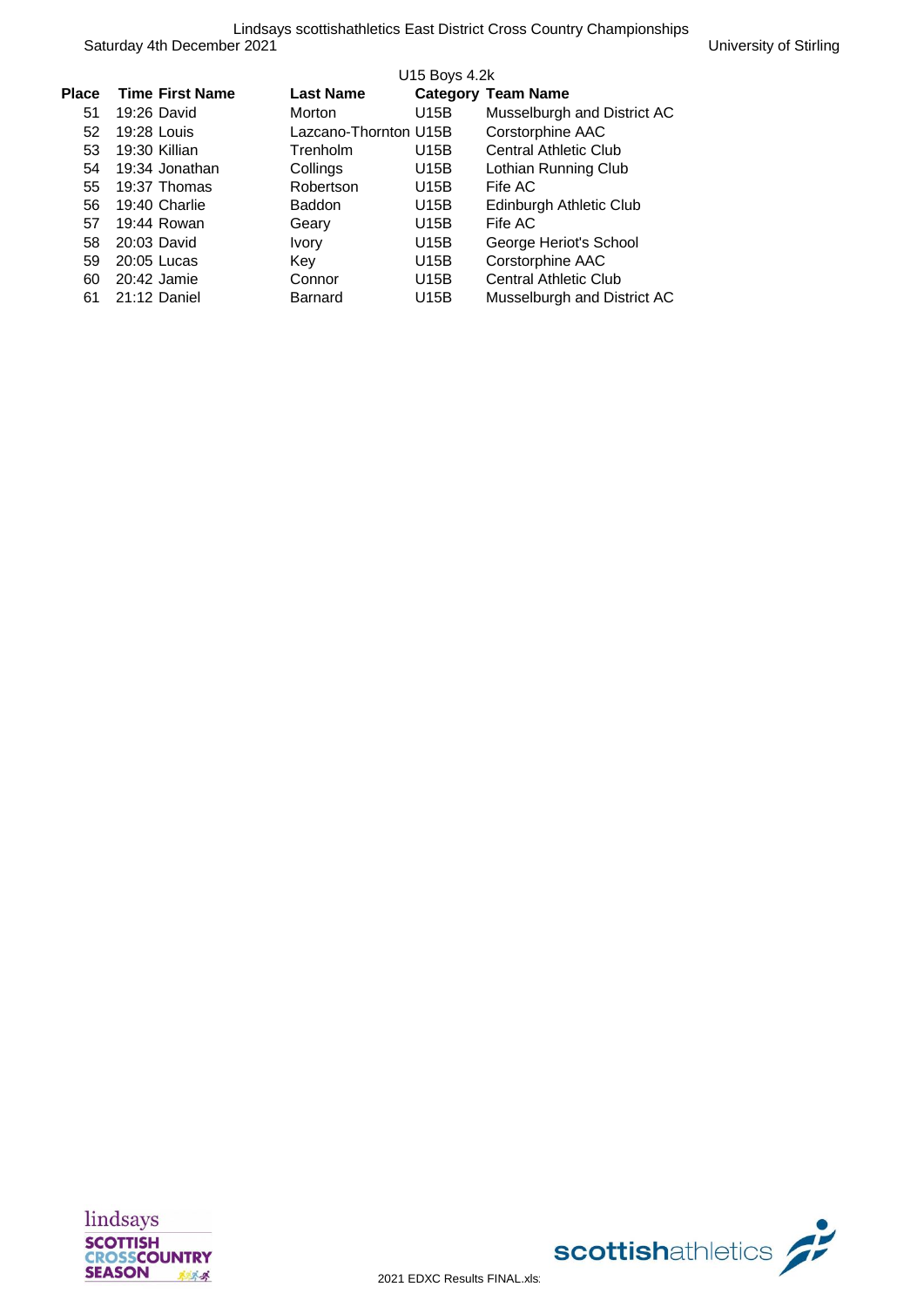|                |                |                              |                  | U17 Men 5.7k |                                  |
|----------------|----------------|------------------------------|------------------|--------------|----------------------------------|
|                |                | <b>Time mance First Name</b> | <b>Last Name</b> |              | <b>Category Team Name</b>        |
| 1              | 19:33 Corey    |                              | Campbell         | <b>U17M</b>  | Team East Lothian AC             |
| $\overline{2}$ | 19:45 Connor   |                              | Bell             | U17M         | <b>Central Athletic Club</b>     |
| 3              | 19:51 Tendai   |                              | Nyabadza         | U17M         | Harmeny Athletic Club            |
| 4              | 19:56 Struan   |                              | <b>Bennet</b>    | U17M         | Fife AC                          |
| 5              | 20:07 Conan    |                              | Harper           | U17M         | <b>Teviotdale Harriers</b>       |
| 6              | 20:15 Warren   |                              | Lorente          | U17M         | Dundee Hawkhill Harriers         |
| $\overline{7}$ |                | 20:20 Cameron                | Kerr             | U17M         | Central Athletic Club            |
| 8              | 20:33 Angus    |                              | Wright           | U17M         | Team East Lothian AC             |
| 9              | 20:38 Ewan     |                              | Christie         | U17M         | Gala Harriers Athletic Club      |
| 10             | 20:40 Finlay   |                              | Ross             | U17M         | Harmeny Athletic Club            |
| 11             | 20:40 Reiss    |                              | Marshall         | U17M         | Fife AC                          |
| 12             | 20:49 Logan    |                              | <b>Beagley</b>   | U17M         | Livingston Athletic Club         |
| 13             | 20:56 Harris   |                              | Pagett           | <b>U17M</b>  | <b>Strathearn Harriers</b>       |
| 14             | 20:56 Aidan    |                              | Page             | U17M         | Team East Lothian AC             |
| 15             | 21:07 Ethan    |                              | Lorimer          | U17M         | Harmeny Athletic Club            |
| 16             |                | 21:36 Aleksandar             | Jovcic           | U17M         | Aberdeen Amateur Athletic Club   |
| 17             | 21:38 Gregor   |                              | Hunter           | U17M         | <b>Falkirk Victoria Harriers</b> |
| 18             | 21:51 Ruairidh |                              | Williams         | <b>U17M</b>  | Corstorphine AAC                 |
| 19             | 21:57 Jack     |                              | Donald           | U17M         | Dundee Hawkhill Harriers         |
| 20             | 21:59 Caiden   |                              | Thom             | U17M         | Metro Aberdeen Running Club      |
| 21             |                | 22:18 Cameron                | Rankine          | U17M         | Gala Harriers Athletic Club      |
| 22             | 22:26 Archie   |                              | Irwin            | U17M         | Harmeny Athletic Club            |
| 23             | 22:31 Hamish   |                              | Hutchinson       | <b>U17M</b>  | <b>Stirling Triathlon Club</b>   |
| 24             | 22:39 Theo     |                              | Cunningham       | U17M         | Team East Lothian AC             |
| 25             | 22:48 Robbie   |                              | Welsh            | U17M         | <b>Teviotdale Harriers</b>       |
| 26             | 22:59 Angus    |                              | Ivory            | <b>U17M</b>  | George Heriot's School           |
| 27             | 23:13 Jamie    |                              | Smith            | <b>U17M</b>  | Team East Lothian AC             |
| 28             |                | 23:15 Alexander              | Douglas          | U17M         | <b>Perth Strathtay Harriers</b>  |
| 29             | 23:21 Caleb    |                              | McGuire          | U17M         | Aberdeen Amateur Athletic Club   |
| 30             | 23:30 Caleb    |                              | <b>Brock</b>     | U17M         | Aberdeen Amateur Athletic Club   |
| 31             | 23:32 Adam     |                              | Wetton           | <b>U17M</b>  | Corstorphine AAC                 |
| 32             | 23:57 Joe      |                              | McDermott        | U17M         | George Heriot's School           |
| 33             | 23:57 Harry    |                              | Jackson          | U17M         | Aberdeen Amateur Athletic Club   |
| 34             | 24:13 Tommy    |                              | Thin             | U17M         | George Heriot's School           |
| 35             | 24:29 Ryan     |                              | Snitjer          | U17M         | Corstorphine AAC                 |
| 36             | 24:41 Euan     |                              | Cridland         | U17M         | Aberdeen Amateur Athletic Club   |
| 37             | 25:33 Andrew   |                              | Armstrong        | <b>U17M</b>  | Fife AC                          |
| 38             | 25:37 Liam     |                              | Proctor          | U17M         | Metro Aberdeen Running Club      |
| 39             | 26:07 Daniel   |                              | Sutherland       | U17M         | Livingston Athletic Club         |
| 40             | 26:18 Jack     |                              | Stokes           | <b>U17M</b>  | <b>Falkirk Victoria Harriers</b> |

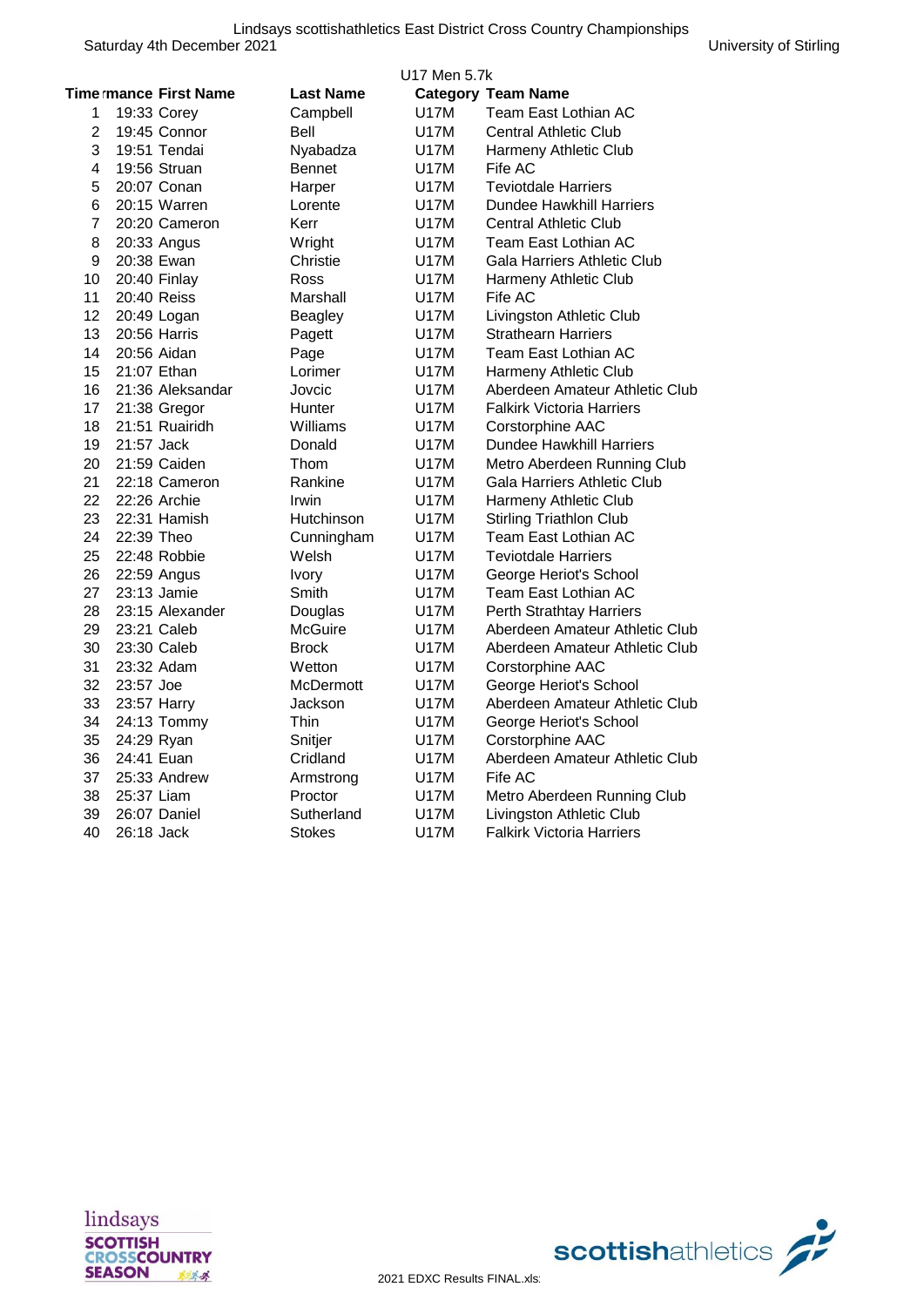|       |                        |                  | U17 Women 5.7k |                                  |
|-------|------------------------|------------------|----------------|----------------------------------|
| Place | <b>Time First Name</b> | <b>Last Name</b> |                | <b>Category Team Name</b>        |
| 1     | 23:07 Maja             | Thomson          | U17W           | Team East Lothian AC             |
| 2     | 23:31 Isla             | Hedley           | U17W           | Fife AC                          |
| 3     | 24:02 Olivia           | Clarke           | U17W           | Corstorphine AAC                 |
| 4     | 24:18 Natasha          | Phillips         | U17W           | Dundee Hawkhill Harriers         |
| 5     | 24:25 Hannah           | Taylor           | U17W           | Aberdeen Amateur Athletic Club   |
| 6     | 24:28 Isla             | Paterson         | U17W           | Gala Harriers Athletic Club      |
| 7     | 24:37 Jessica          | Heeps            | U17W           | Livingston Athletic Club         |
| 8     | 24:41 Caitlyn          | Christie         | <b>U17W</b>    | <b>Falkirk Victoria Harriers</b> |
| 9     | 24:58 Anise            | Macaulay Orr     | U17W           | Edinburgh Athletic Club          |
| 10    | 24:59 Olivia           | Meikle           | U17W           | Lasswade Athletics Club          |
| 11    | 25:07 Katie            | Christie         | U17W           | <b>Falkirk Victoria Harriers</b> |
| 12    | 25:10 Katie            | Johnson          | U17W           | Edinburgh Athletic Club          |
| 13    | 25:17 Lauren           | Doney            | U17W           | Corstorphine AAC                 |
| 14    | 25:43 Erin             | Hendry           | U17W           | <b>Falkirk Victoria Harriers</b> |
| 15    | 26:02 Grace            | MacDonald        | <b>U17W</b>    | Aberdeen Amateur Athletic Club   |
| 16    | 26:14 Sorcha           | Shepherd         | U17W           | Edinburgh Athletic Club          |
| 17    | 26:18 Ella             | Nicholson        | U17W           | Team East Lothian AC             |
| 18    | 26:33 Amy              | Crawford         | U17W           | Corstorphine AAC                 |
| 19    | 27:19 Charlotte        | Narducci         | U17W           | Aberdeen Amateur Athletic Club   |
| 20    | 27:20 Scarlett         | Roy              | U17W           | <b>Central Athletic Club</b>     |
| 21    | 27:49 Anna             | <b>Jackson</b>   | U17W           | Aberdeen Amateur Athletic Club   |
| 22    | 29:30 Millie           | O'Neill          | U17W           | <b>Central Athletic Club</b>     |
| 23    | 29:53 Rachel           | Warden           | U17W           | <b>Central Athletic Club</b>     |
| 24    | 30:02 Jessica          | <b>Bullen</b>    | U17W           | Team East Lothian AC             |
| 25    | 35:20 Zosia            | Paddon           | U17W           | <b>Central Athletic Club</b>     |
| 26    | 36:00 Skye             | Foster           | U17W           | Lasswade Athletics Club          |



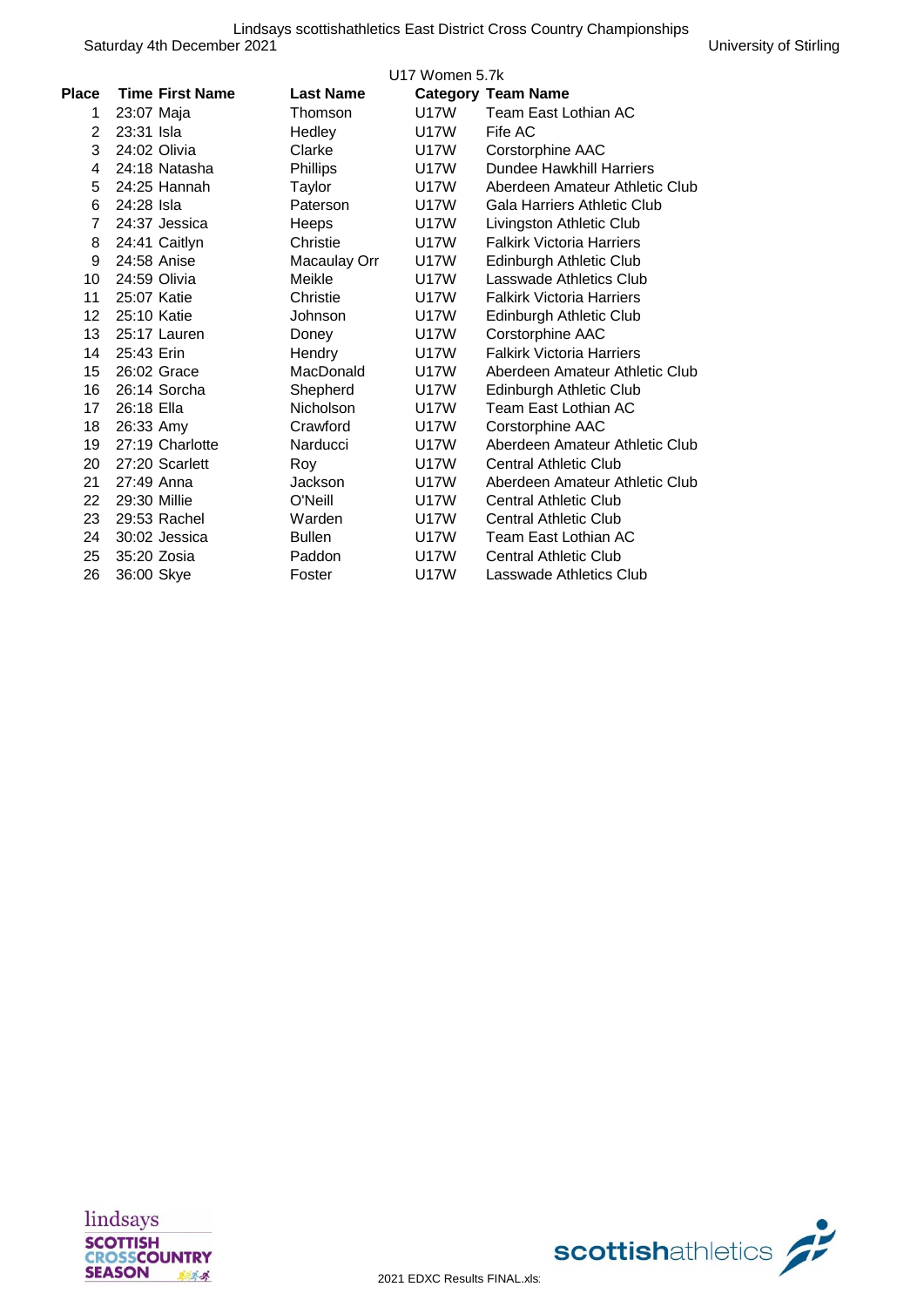| Place          | <b>Time First Name</b> | <b>Last Name</b> | U20 Men 6.4k | <b>Category Team Name</b>                          |
|----------------|------------------------|------------------|--------------|----------------------------------------------------|
| 1              | 23:00 Matt             | Knowles          | U20M         | Edinburgh University Hare & Hounds                 |
| $\overline{2}$ | 23:08 Ben              | <b>MacMillan</b> | U20M         | <b>Central Athletic Club</b>                       |
| 3              | 23:20 Alastair         | Marshall         | U20M         | <b>Central Athletic Club</b>                       |
| 4              | 23:56 Andrew           | McGill           | U20M         | Livingston Athletic Club                           |
| 5              | 24:07 Samuel           | Griffin          | U20M         | Aberdeen Amateur Athletic Club                     |
| 6              | 24:29 Samuel           | Leitch           | U20M         |                                                    |
| 7              | 24:36 Harry            | Henriksen        | U20M         | Edinburgh University Hare & Hounds                 |
| 8              | 24:39 Ben              | Sandilands       | U20M         | Fife AC                                            |
| 9              | 25:17 Andrew           | Thomson          | U20M         | Fife AC                                            |
| 10             | 26:03 Mark             | Carberry         | U20M         |                                                    |
| 11             | 26:26 Theo             | Phillips Smith   | U20M         | Corstorphine AAC                                   |
| 12             | 26:29 Colin            | Soppitt          | U20M         | Corstorphine AAC                                   |
| 13             | 26:30 Michael          | Sanderson        | U20M         | Fife AC                                            |
| 14             | 26:36 Laurence         | Petty            | U20M         | Dundee University Athletics and Cross Country Club |
| 15             | 26:49 Jonathan         | Marshall         | U20M         | Livingston Athletic Club                           |
| 16             | 26:55 Jamie            | Lessels          | U20M         | Fife AC                                            |
| 17             | 27:00 Rhys             | Williams         | U20M         |                                                    |
| 18             | 27:13 Jordan           | Cruickshank      | U20M         | Metro Aberdeen Running Club                        |
| 19             | 28:00 Sam              | Grivell          | U20M         | <b>Central Athletic Club</b>                       |
| 20             | 28:24 Thomas           | MacAskill        | U20M         | <b>Teviotdale Harriers</b>                         |
| 21             | 28:29 Sam              | <b>Burton</b>    | U20M         | <b>Central Athletic Club</b>                       |
| 22             | 32:58 Euan             | Andrews          | U20M         | <b>Central Athletic Club</b>                       |
|                |                        |                  |              |                                                    |



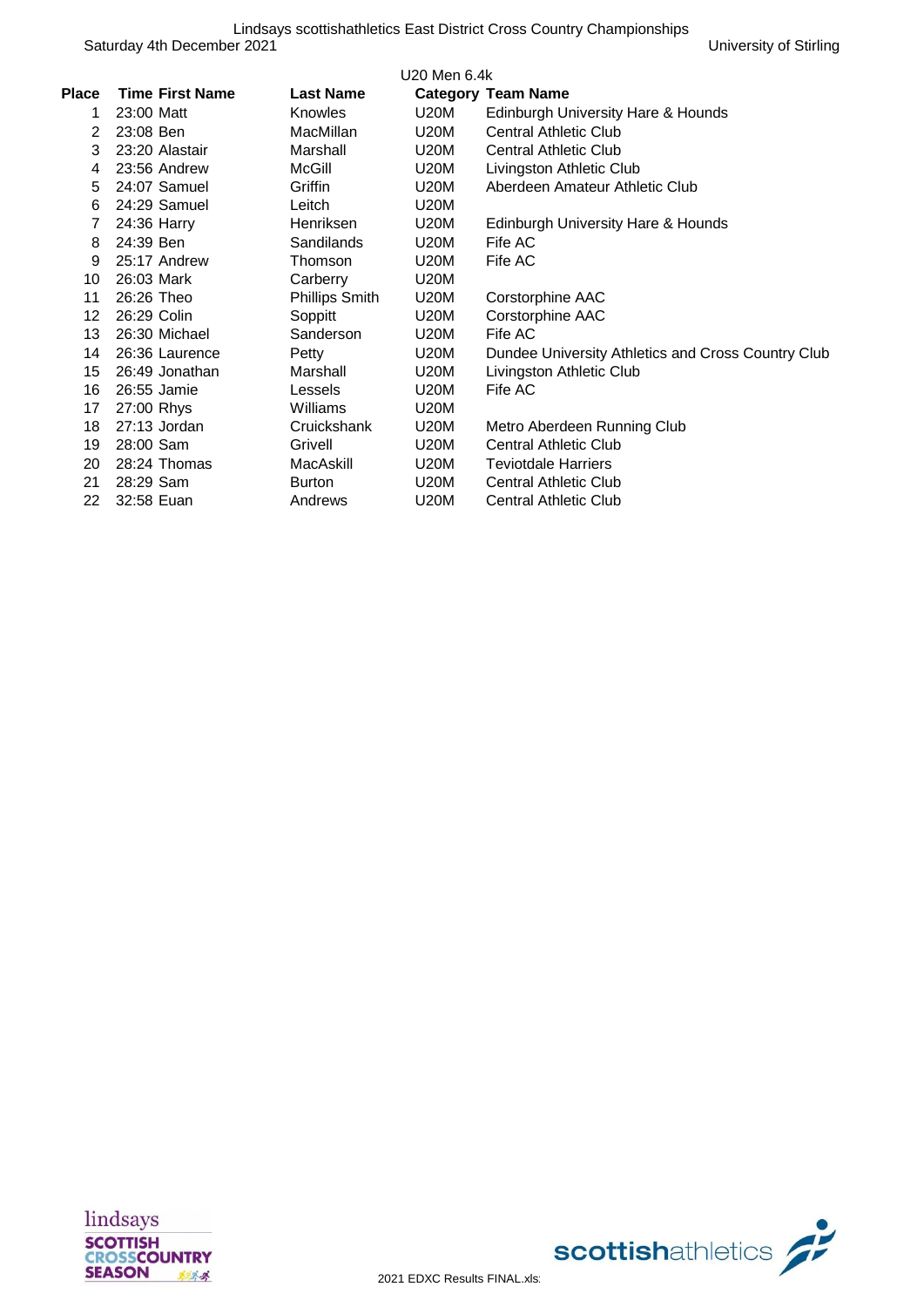|       | U20 Women 6.4k         |                  |             |                                                    |  |  |
|-------|------------------------|------------------|-------------|----------------------------------------------------|--|--|
| Place | <b>Time First Name</b> | <b>Last Name</b> |             | <b>Category Team Name</b>                          |  |  |
|       | $27:42$ Hannah         | Anderson         | <b>U20W</b> | Edinburgh University Hare & Hounds                 |  |  |
| 2     | 28:10 Kirsty           | Purcell          | <b>U20W</b> | Edinburgh University Hare & Hounds                 |  |  |
| 3     | 28:15 Caitlin          | Purcell          | <b>U20W</b> | Edinburgh University Hare & Hounds                 |  |  |
| 4     | 28:38 Daisy            | Cumming          | <b>U20W</b> | Dunfermline Track and Field Club                   |  |  |
| 5.    | 29:19 Emma             | <b>Johnson</b>   | <b>U20W</b> | Edinburgh University Hare & Hounds                 |  |  |
| 6     | 29:27 Grace            | Tindall          | <b>U20W</b> | <b>Central Athletic Club</b>                       |  |  |
|       | 30:36 Merce            | Sanchez Oller    | <b>U20W</b> | Edinburgh University Hare & Hounds                 |  |  |
| 8     | 30:47 Rose             | Newman           | <b>U20W</b> | Edinburgh Athletic Club                            |  |  |
| 9     | 31:44 Flora            | Henry            | <b>U20W</b> | Team East Lothian AC                               |  |  |
| 10    | 32:11 Maisie           | Ballantyne       | <b>U20W</b> | <b>Teviotdale Harriers</b>                         |  |  |
| 11    | 32:32 Cara             | <b>Baldwin</b>   | <b>U20W</b> | Edinburgh University Hare & Hounds                 |  |  |
| 12.   | 32:35 Chloe            | McClung          | <b>U20W</b> | Lothian Running Club                               |  |  |
| 13    | 33:40 Suzannah         | Fielding         | <b>U20W</b> | Dundee University Athletics and Cross Country Club |  |  |
| 14    | 34:36 Ruby             | Soldan           | <b>U20W</b> | Dundee University Athletics and Cross Country Club |  |  |
|       |                        |                  |             |                                                    |  |  |



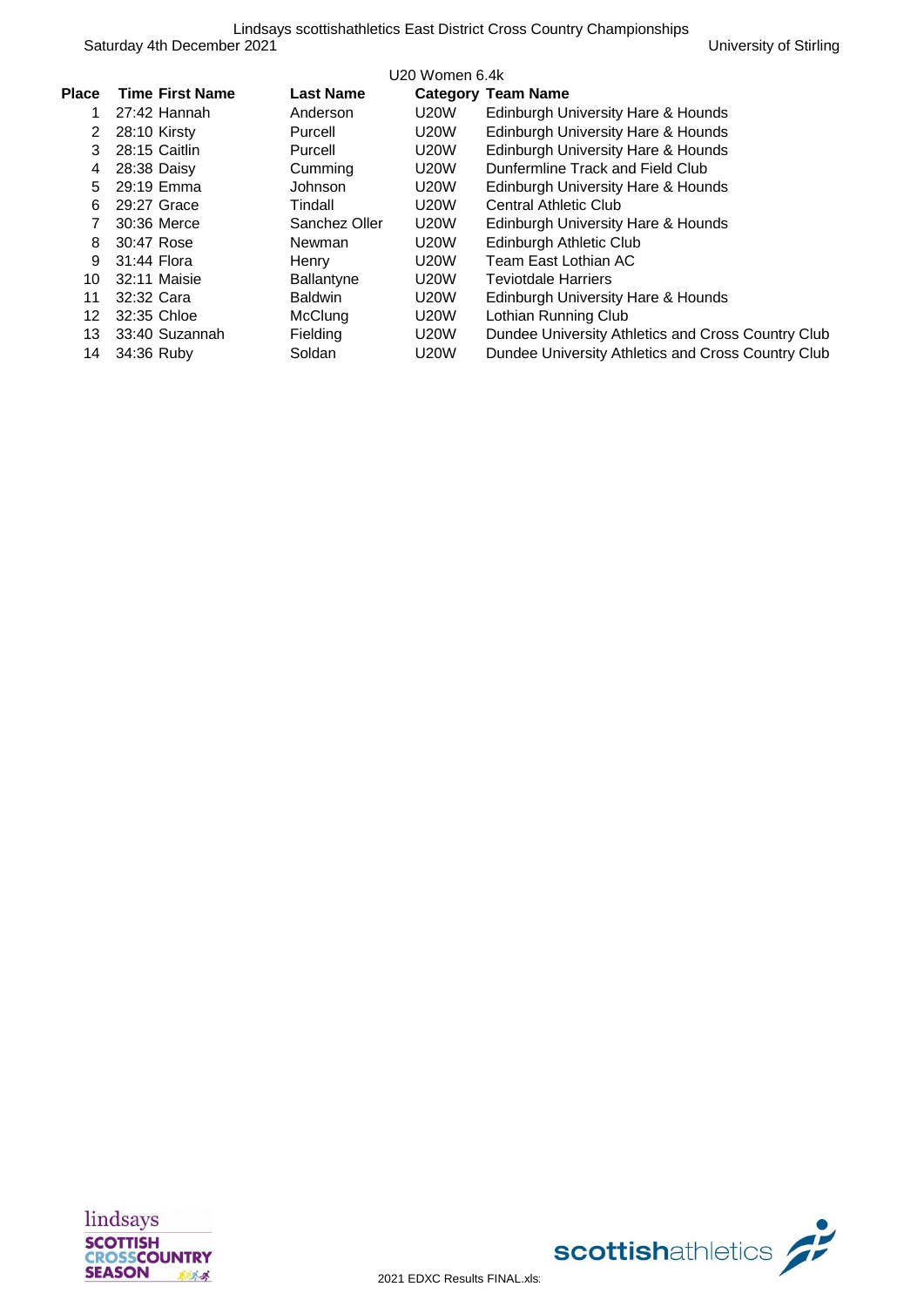|              | Sen Mas Women 8.6k           |                    |     |                                    |                           |  |  |  |
|--------------|------------------------------|--------------------|-----|------------------------------------|---------------------------|--|--|--|
| <b>Place</b> | <b>Time First Name</b>       | <b>Last Name</b>   |     | <b>Category Team Name</b>          | Cat                       |  |  |  |
| 1            | 32:50 Morag                  | Millar             | W35 | <b>Central Athletic Club</b>       | 1                         |  |  |  |
| 2            | 33:41 Naomi                  | Lang               | SW  | Aberdeen Amateur Athletic Club     | 1                         |  |  |  |
| 3            | 33:59 Lauren                 | Wilson             | SW  | Edinburgh Athletic Club            | $\overline{c}$            |  |  |  |
| 4            | 34:12 Sarah                  | Tait               | SW  | Lasswade Athletics Club            | $\ensuremath{\mathsf{3}}$ |  |  |  |
| 5            | 34:29 Kirsty                 | Dickson            | SW  | Carnethy Hill Racing Club          | 4                         |  |  |  |
| 6            | 34:49 Beth                   | Ansell             | SW  | Edinburgh Athletic Club            | 5                         |  |  |  |
| 7            | 34:57 Amy                    | Frankland          | SW  | Lasswade Athletics Club            | 6                         |  |  |  |
| 8            | 35:04 Claire                 | <b>Bruce</b>       | SW  | Metro Aberdeen Running Club        | $\overline{7}$            |  |  |  |
| 9            | 35:11 Megan                  | Crawford           | SW  | Fife AC                            | 8                         |  |  |  |
| 10           | 35:21 Catriona               | <b>Buchanan</b>    | SW  | <b>Central Athletic Club</b>       | 9                         |  |  |  |
| 11           | 35:28 Jillian                | Stephen            | W40 | <b>Hunters Bog Trotters</b>        | 1                         |  |  |  |
| 12           | 35:35 Katie                  | Lowery             | SW  | Edinburgh University Hare & Hounds | 10                        |  |  |  |
| 13           | 36:04 Catriona               | Graves             | SW  | Carnethy Hill Racing Club          | 11                        |  |  |  |
| 14           | 36:11 Hannah                 | Cameron            | SW  | Aberdeen Amateur Athletic Club     | 12                        |  |  |  |
| 15           | 36:18 Freya                  | Ross               | W35 | <b>Falkirk Victoria Harriers</b>   | $\overline{2}$            |  |  |  |
| 16           | 36:20 Sophie                 | Collins            | SW  | Corstorphine AAC                   | 13                        |  |  |  |
| 17           | 36:29 Zoe                    | <b>Bates</b>       | SW  | Aberdeen Amateur Athletic Club     | 14                        |  |  |  |
| 18           | 36:42 Ellen                  | Crombie            | SW  | Edinburgh University Hare & Hounds | 15                        |  |  |  |
| 19           | 36:44 Kirstin                | Maxwell            | SW  | Corstorphine AAC                   | 16                        |  |  |  |
| 20           | 36:51 Sara                   | Green              | W35 | Gala Harriers Athletic Club        | 3                         |  |  |  |
| 21           | 37:11 Eilidh                 | Prise              | SW  | Metro Aberdeen Running Club        | 17                        |  |  |  |
| 22           | 37:15 Grace                  | Pow                | SW  | Edinburgh University Hare & Hounds | 18                        |  |  |  |
| 23           | 37:19 Janet                  | Dunbar             | W50 | Edinburgh Athletic Club            | $\mathbf{1}$              |  |  |  |
| 24           | 37:23 Elaine                 | Eadie              | SW  | Edinburgh Athletic Club            | 19                        |  |  |  |
| 25           | 37:28 Jennifer               | Donaldson          | SW  | Aberdeen Amateur Athletic Club     | 20                        |  |  |  |
| 26           | 37:33 Edel                   | Mooney             | W45 | <b>Ochil Hill Runners</b>          | $\mathbf{1}$              |  |  |  |
| 27           | 37:43 Jessica                | Christie           | SW  | Falkirk Victoria Harriers          | 21                        |  |  |  |
| 28           | 37:50 Isla                   | Scott-Pearce       | SW  | Edinburgh Athletic Club            | 22                        |  |  |  |
| 29           | 37:50 Amy                    | Smith              | SW  | Lasswade Athletics Club            | 22                        |  |  |  |
| 30           | 37:50 Kristin                | Lownie             | W40 | PH Racing Club                     | $\overline{2}$            |  |  |  |
| 31           | 37:53 Kirstian               | Macaulay           | SW  | Corstorphine AAC                   | 24                        |  |  |  |
| 32           | 37:56 Morag                  | McClelland         | W35 | <b>Hunters Bog Trotters</b>        | $\overline{4}$            |  |  |  |
| 33           | 37:56 Sarah                  | Brown              | SW  | Edinburgh Athletic Club            | 25                        |  |  |  |
| 34           | 37:58 Claire                 | Gordon             | W40 | <b>Hunters Bog Trotters</b>        | 3                         |  |  |  |
| 35           | 37:59 Heather                | Scott              | SW  | <b>Central Athletic Club</b>       | 26                        |  |  |  |
| 36           | 38:02 Hazel                  | <b>MacCormick</b>  | W40 | Edinburgh Athletic Club            | 4                         |  |  |  |
| 37           | 38:14 Hannah                 | Morrison           | SW  | Edinburgh University Hare & Hounds | 27                        |  |  |  |
| 38           | 38:37 Leah                   | Davie              | SW  | Corstorphine AAC                   | 28                        |  |  |  |
| 39           | 38:39 Mhairi                 | Ferguson           | SW  | Edinburgh Athletic Club            | 29                        |  |  |  |
| 40           | 38:40 Julie                  | Menzies            | W45 | PH Racing Club                     | $\overline{2}$            |  |  |  |
| 41           | 38:41 Fiona                  | Matheson           | W60 | <b>Falkirk Victoria Harriers</b>   | $\overline{c}$            |  |  |  |
| 42           | 38:48 Catherine              | Cowie              | W35 | Portobello Running Club            | $\sqrt{5}$                |  |  |  |
| 43           | 39:06 Veronique              | Oldham             | W55 | Aberdeen Amateur Athletic Club     | 1                         |  |  |  |
|              |                              |                    | W40 | <b>Central Athletic Club</b>       |                           |  |  |  |
| 44<br>45     | 39:16 Claire<br>39:29 Nicole | Houston<br>Jackson | SW  | <b>Carnegie Harriers</b>           | 5<br>30                   |  |  |  |
| 46           |                              |                    | W40 | Dundee Hawkhill Harriers           |                           |  |  |  |
|              | 39:34 Tracy                  | Morgan             | W35 |                                    | 6                         |  |  |  |
| 47           | 39:43 Lynsey<br>39:52 Joanna | Hay                | W40 | Linlithgow Athletic Club           | 6<br>$\overline{7}$       |  |  |  |
| 48           |                              | <b>Brown</b>       |     | <b>Hunters Bog Trotters</b>        |                           |  |  |  |
| 49           | 39:54 Ailie                  | McGowan            | SW  | Edinburgh Athletic Club            | 31                        |  |  |  |
| 50           | 40:05 Pippa                  | Dakin              | SW  | Carnethy Hill Racing Club          | 32                        |  |  |  |



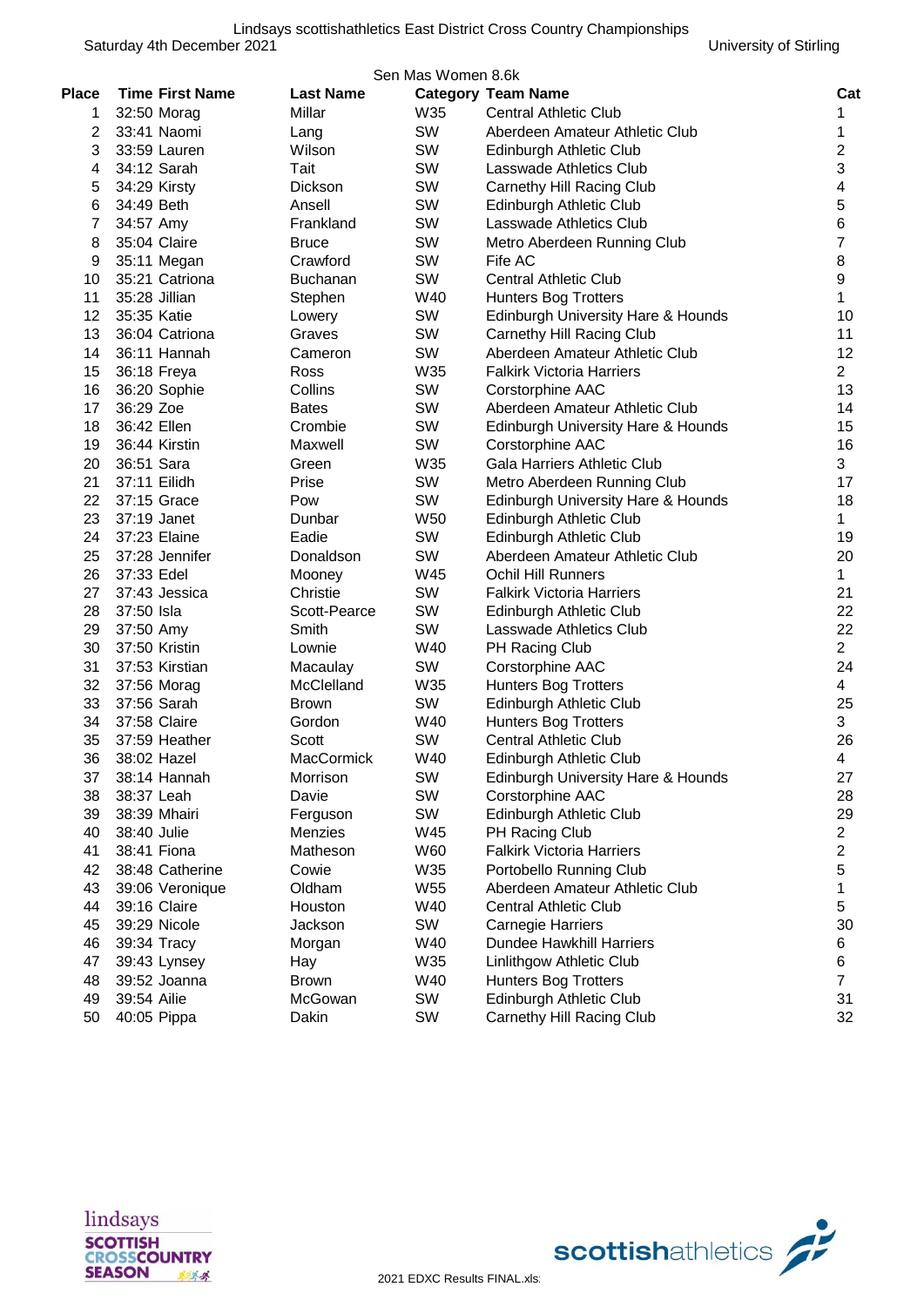| Sen Mas Women 8.6k |                                   |                  |                 |                                    |                |  |  |
|--------------------|-----------------------------------|------------------|-----------------|------------------------------------|----------------|--|--|
| <b>Place</b>       | <b>Time First Name</b>            | <b>Last Name</b> |                 | <b>Category Team Name</b>          | Cat            |  |  |
| 51                 | 40:21 Rachel                      | Callaghan        | SW              | Dundee Road Runners AC             | 33             |  |  |
| 52                 | 40:32 Maria                       | <b>Boland</b>    | SW              | Edinburgh Athletic Club            | 34             |  |  |
| 53                 | 40:40 Carolyn                     | Cameron          | SW              | Edinburgh Athletic Club            | 35             |  |  |
| 54                 | 40:41 Cliona                      | Diamond          | SW              | <b>Central Athletic Club</b>       | 36             |  |  |
| 55                 | 40:43 Pamela                      | <b>Baillie</b>   | W45             | Gala Harriers Athletic Club        | 3              |  |  |
| 56                 | 40:46 Christie                    | Ford             | SW              | <b>Bellahouston Road Runners</b>   | 37             |  |  |
| 57                 | 40:50 Kirsten                     | <b>McStay</b>    | SW              | <b>Central Athletic Club</b>       | 38             |  |  |
| 58                 | 41:12 Ella                        | Foreman          | SW              | <b>Deeside Runners</b>             | 39             |  |  |
| 59                 | 41:16 Danielle                    | Reid             | SW              | Edinburgh Athletic Club            | 40             |  |  |
| 60                 | 41:23 Allegra                     | Soutar           | SW              | Edinburgh University Hare & Hounds | 41             |  |  |
| 61                 | 41:23 Min                         | Ke               | SW              | Edinburgh Athletic Club            | 41             |  |  |
| 62                 | 41:34 Lisa                        | Christy          | SW              | Corstorphine AAC                   | 43             |  |  |
| 63                 | 41:38 Gillian                     | Lunn             | W50             | Gala Harriers Athletic Club        | $\overline{a}$ |  |  |
| 64                 | 41:38 Pippa                       | Samphier         | SW              | Metro Aberdeen Running Club        | 44             |  |  |
| 65                 | 41:45 Julie                       | Wilson           | W50             | Edinburgh Athletic Club            | 3              |  |  |
| 66                 | 41:58 Shania                      | King             | SW              | <b>Dundee Hawkhill Harriers</b>    | 45             |  |  |
| 67                 | 42:03 Jessie                      | Lilly            | SW              | <b>Ochil Hill Runners</b>          | 46             |  |  |
| 68                 | 42:24 Elaine                      | Renouf           | SW              | Pitreavie AAC                      | 47             |  |  |
| 69                 | 42:27 Isobel                      | Joiner           | W40             | Edinburgh Athletic Club            | 8              |  |  |
| 70                 | 42:27 Yvonne                      | Crilly           | W60             | Lothian Running Club               | 3              |  |  |
| 71                 | 42:32 Sarah                       | Scott            | SW              | Edinburgh Athletic Club            | 48             |  |  |
| 72                 | 42:41 Hazel                       | Dean             | W55             | <b>Ochil Hill Runners</b>          | $\overline{a}$ |  |  |
| 73                 | 42:52 Fabienne Antonella Thompson |                  | W55             | Perth Road Runners                 | 3              |  |  |
| 74                 | 42:56 Rhona                       | Anderson         | W55             | Dunbar Running Club                | 4              |  |  |
| 75                 | 43:00 Megan                       | Smith            | SW              | Corstorphine AAC                   | 49             |  |  |
| 76                 | 43:03 Fiona                       | Canavan          | SW              | Dundee Road Runners AC             | 50             |  |  |
| 77                 | 43:03 Ilona                       | Kriauzaite       | W35             | Metro Aberdeen Running Club        | 7              |  |  |
| 78                 | 43:08 Emma                        | Laverie          | W40             | Edinburgh Athletic Club            | 9              |  |  |
| 79                 | 43:11 Alison                      | Sutherland       | W35             | Fife AC                            | 8              |  |  |
| 80                 | 43:13 Posy                        | Musgrave         | W35             | Ochil Hill Runners                 | 9              |  |  |
| 81                 | 43:21 Jess                        | Husbands         | SW              | <b>Hunters Bog Trotters</b>        | 51             |  |  |
| 82                 | 43:23 Hazel                       | Porter           | W40             | <b>Kinross Road Runners</b>        | 10             |  |  |
| 83                 | 43:26 Louise                      | Lessels          | W40             | PH Racing Club                     | 11             |  |  |
| 84                 | 43:34 Erni                        | Hamilton         | W <sub>55</sub> | Perth Road Runners                 | 5              |  |  |
| 85                 | 43:40 Philippa                    | De Villiers      | W40             | <b>Dundee Hawkhill Harriers</b>    | 12             |  |  |
|                    | 86 43:43 VICTORIA                 | <b>BROWN</b>     | W45             | Aberdeen Amateur Athletic Club     | 4              |  |  |
| 87                 | 43:49 Karen                       | Dobbie           | W50             | Edinburgh Athletic Club            | 4              |  |  |
| 88                 | 43:49 Claire                      | Douglas          | W45             | Perth Road Runners                 | 5              |  |  |
| 89                 | 43:54 Vivienne                    | <b>Bruce</b>     | W35             | Metro Aberdeen Running Club        | 10             |  |  |
| 90                 | 44:06 Amy                         | Stenson          | SW              | Portobello Running Club            | 52             |  |  |
| 91                 | 44:08 Catherine                   | Matthews         | W45             | <b>Dundee Hawkhill Harriers</b>    | 6              |  |  |
| 92                 | 44:15 Helen                       | Winton           | W <sub>55</sub> | Ochil Hill Runners                 | 6              |  |  |
| 93                 | 44:16 Gillian                     | Sangster         | W50             | Dundee Road Runners AC             | 5              |  |  |
| 94                 | 44:18 Louise                      | Torr             | SW              | <b>Central Athletic Club</b>       | 53             |  |  |
| 95                 | 44:33 Lynn                        | Gatherer         | W40             | <b>Perth Road Runners</b>          | 13             |  |  |
| 96                 | 44:33 Lisa                        | Dalgliesh        | W45             | Gala Harriers Athletic Club        | 7              |  |  |
| 97                 | 44:43 Phyllis                     | O'Brien          | W60             | <b>Hunters Bog Trotters</b>        | 4              |  |  |
| 98                 | 44:46 Charlotte                   | Moran            | SW              | Linlithgow Athletic Club           | 54             |  |  |
| 99                 | 44:52 Rachel                      | Fagan            | W45             | Lasswade Athletics Club            | 8              |  |  |
| 100                | 45:00 Gillian                     | McGuire          | W50             | Perth Road Runners                 | 6              |  |  |
|                    |                                   |                  |                 |                                    |                |  |  |



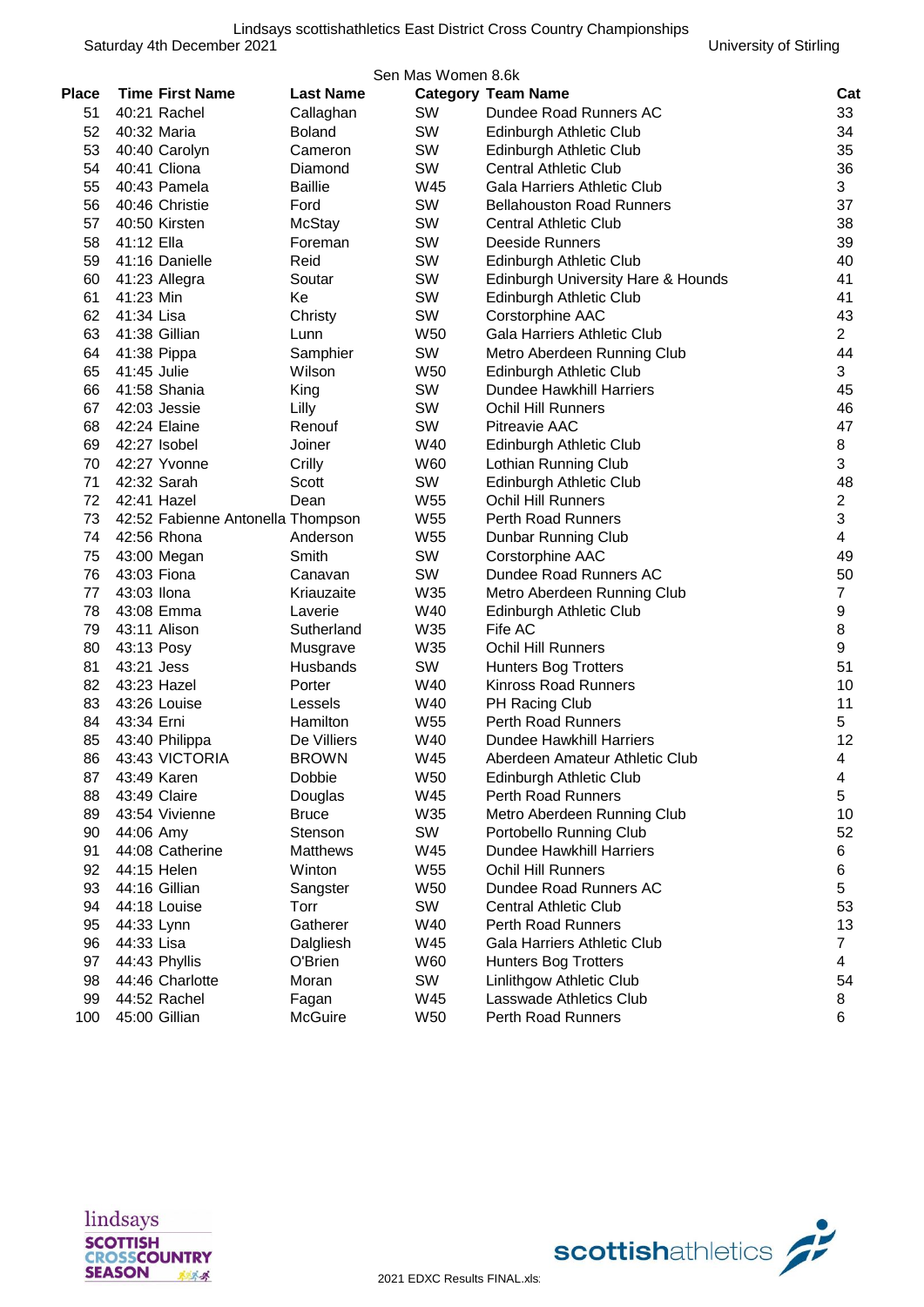|              | Sen Mas Women 8.6k         |                         |                 |                                    |                |  |  |
|--------------|----------------------------|-------------------------|-----------------|------------------------------------|----------------|--|--|
| <b>Place</b> | <b>Time First Name</b>     | <b>Last Name</b>        |                 | <b>Category Team Name</b>          | Cat            |  |  |
| 101          | 45:08 Megan Jane           | Campbell                | SW              | <b>Falkirk Victoria Harriers</b>   | 55             |  |  |
| 102          | 45:11 Isobelle             | Page                    | SW              | Carnethy Hill Racing Club          | 56             |  |  |
| 103          | 45:18 Margaret             | Martin                  | W65             | Fife AC                            | $\mathbf{1}$   |  |  |
| 104          | 45:22 Isla                 | Williams                | W40             | <b>Ochil Hill Runners</b>          | 14             |  |  |
| 105          | 45:26 Kellyanne            | Muir                    | W35             | Fife AC                            | 11             |  |  |
| 106          | 45:40 Kim                  | Anderson                | W35             | Harmeny Athletic Club              | 12             |  |  |
| 107          | 45:47 Rhona                | Younger                 | W45             | Perth Road Runners                 | 9              |  |  |
| 108          | 46:01 Nicola               | Mcguire                 | W45             | Harmeny Athletic Club              | 10             |  |  |
| 109          | 46:04 Joy                  | Gudgin                  | W55             | <b>Carnegie Harriers</b>           | $\overline{7}$ |  |  |
| 110          | 46:28 Collette             | Ashworth                | W45             | <b>Ochil Hill Runners</b>          | 11             |  |  |
| 111          | 46:33 Eilidh               | McCallum                | SW              | <b>Falkirk Victoria Harriers</b>   | 57             |  |  |
| 112          | 46:37 Sarah                | MacNeill                | SW              | <b>Hunters Bog Trotters</b>        | 58             |  |  |
| 113          | 46:39 Katie                | Watson                  | SW              | Aberdeen Amateur Athletic Club     | 59             |  |  |
| 114          | 46:43 Deirdre              | Harrington              | W35             | Edinburgh Athletic Club            | 13             |  |  |
| 115          | 46:52 Innes                | <b>Bracegirdle</b>      | W65             | Fife AC                            | $\overline{2}$ |  |  |
| 116          | 46:56 Julia                | McAfee<br><b>Drewer</b> | W45<br>W40      | <b>Central Athletic Club</b>       | 12<br>15       |  |  |
| 117<br>118   | 47:04 Julia<br>47:19 Tessa | Ward                    | W50             | Ferranti AAC<br>Perth Road Runners | $\overline{7}$ |  |  |
| 119          | 47:33 Lorna                | <b>Broadhurst</b>       | W60             | Harmeny Athletic Club              | 5              |  |  |
| 120          | 47:42 Gillian              | Douglas                 | W55             | Perth Road Runners                 | 8              |  |  |
| 121          | 47:57 Louise               | Waywell                 | W55             | Perth Road Runners                 | 9              |  |  |
| 122          | 47:59 Jilly                | McKay                   | SW              | Corstorphine AAC                   | 60             |  |  |
| 123          | 48:09 Mandy                | Cazes                   | SW              | Linlithgow Athletic Club           | 61             |  |  |
| 124          | 48:39 Shona                | Adam                    | W55             | Edinburgh Athletic Club            | 10             |  |  |
| 125          | 48:43 Alison               | Lunn                    | W40             | <b>Central Athletic Club</b>       | 16             |  |  |
| 126          | 48:46 Fiona                | Plain                   | SW              | Portobello Running Club            | 62             |  |  |
| 127          | 49:10 Fiona                | Manson                  | W50             | <b>Perth Road Runners</b>          | 8              |  |  |
| 128          | 49:23 Charlotte            | Hendry                  | W40             | Gala Harriers Athletic Club        | 17             |  |  |
| 129          | 49:28 Adeline              | Armstrong               | W40             | Linlithgow Athletic Club           | 18             |  |  |
| 130          | 49:36 Julia                | Loecherbach             | W40             | Ferranti AAC                       | 19             |  |  |
| 131          | 49:38 Rachel               | Watson                  | SW              | Aberdeen Amateur Athletic Club     | 63             |  |  |
| 132          | 50:28 Lisa                 | Michie                  | W35             | Metro Aberdeen Running Club        | 14             |  |  |
| 133          | 51:02 Susan                | Allan                   | W45             | PH Racing Club                     | 13             |  |  |
| 134          | 51:13 Alison               | Caldwell                | SW              | Portobello Running Club            | 64             |  |  |
| 135          | 51:49 Susan                | Ross                    | W <sub>50</sub> | Harmeny Athletic Club              | 9              |  |  |
| 136          | 51:51 Joyce                | Tannahill               | W40             | Linlithgow Athletic Club           | 20             |  |  |
| 137          | 51:57 Stephane             | Reid                    | W40             | Perth Road Runners                 | 21             |  |  |
| 138          | 52:02 Karen                | Forsyth                 | W35             | <b>Carnegie Harriers</b>           | 15             |  |  |
| 139          | 52:06 Sinead               | Gallagher               | W35             | Edinburgh Athletic Club            | 16             |  |  |
| 140          | 52:26 Tracey               | Passway                 | W55             | <b>Dundee Hawkhill Harriers</b>    | 11             |  |  |
| 141          | 52:46 Gemma                | Holloway                | W35             | Linlithgow Athletic Club           | 17             |  |  |
| 142          | 53:00 Morna                | Fleming                 | W65             | Pitreavie AAC                      | 3              |  |  |
| 143          | 53:13 Ann                  | Malcolm                 | W55             | <b>Kinross Road Runners</b>        | 12             |  |  |
| 144          | 54:17 Rhona                | Scott                   | W50             | <b>Central Athletic Club</b>       | 10             |  |  |
|              | 145 1:07:05 Susan          | <b>Bothwell</b>         | W60             | Perth Road Runners                 | $\mathbf 1$    |  |  |



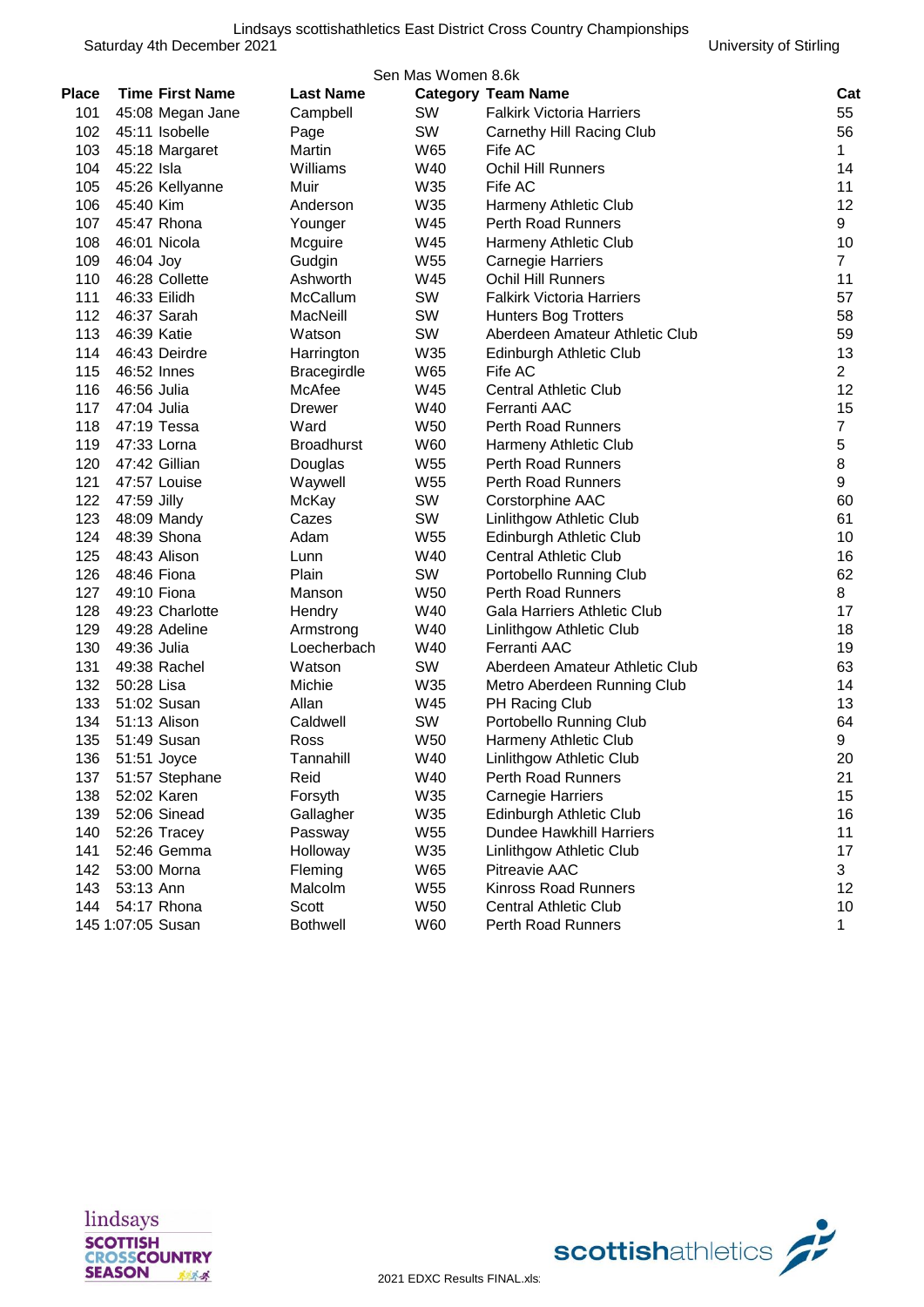|              |                        |                  | Sen Mas Men 8.6k |                                                      |                |
|--------------|------------------------|------------------|------------------|------------------------------------------------------|----------------|
| <b>Place</b> | <b>Time First Name</b> | <b>Last Name</b> |                  | <b>Category Team Name</b>                            | Cat            |
| 1            | 29:02 Scott            | Stirling         | SΜ               | <b>Falkirk Victoria Harriers</b>                     | 1              |
| 2            | 29:14 Max              | McNeill          | <b>SM</b>        | Lothian Running Club                                 | $\overline{2}$ |
| 3            | 29:18 Alexander        | Chepelin         | <b>SM</b>        | Carnethy Hill Racing Club                            | 3              |
| 4            | 29:21 James            | Donald           | <b>SM</b>        | <b>Dundee Hawkhill Harriers</b>                      | 4              |
| 5            | 29:23 Alastair         | Hay              | M35              | <b>Central Athletic Club</b>                         | 1              |
| 6            | 29:28 Pol              | LE BOT           | <b>SM</b>        | Dundee University Athletics and Cross Country Club 5 |                |
| 7            | 29:39 Calum            | Phillip          | <b>SM</b>        | <b>Central Athletic Club</b>                         | 6              |
| 8            | 29:42 Fergus           | Roberts          | <b>SM</b>        | <b>Ochil Hill Runners</b>                            | 7              |
| 9            | 29:56 Hamish           | Hickey           | <b>SM</b>        | <b>Central Athletic Club</b>                         | 8              |
| 10           | 30:00 Finn             | Lydon            | <b>SM</b>        | Carnethy Hill Racing Club                            | 9              |
| 11           | 30:01 Luca             | Fanottoli        | <b>SM</b>        | <b>Central Athletic Club</b>                         | 10             |
| 12           | 30:02 Matthew          | Sutherland       | <b>SM</b>        | <b>Central Athletic Club</b>                         | 11             |
| 13           | 30:03 Ewan             | <b>Brown</b>     | <b>SM</b>        | Corstorphine AAC                                     | 12             |
| 14           | 30:06 Eoin             | Lennon           | <b>SM</b>        | Carnethy Hill Racing Club                            | 13             |
| 15           | 30:08 Michael          | Ferguson         | <b>SM</b>        | Aberdeen Amateur Athletic Club                       | 14             |
| 16           | 30:13 Jamie            | Stevenson        | <b>SM</b>        | <b>Ochil Hill Runners</b>                            | 15             |
| 17           | 30:19 James            | Dunn             | <b>SM</b>        | Corstorphine AAC                                     | 16             |
| 18           | 30:39 Aaron            | Odentz           | <b>SM</b>        | Aberdeen Amateur Athletic Club                       | 17             |
| 19           | 30:42 Tom              | Graham-Marr      | <b>SM</b>        | <b>Central Athletic Club</b>                         | 18             |
| 20           | 30:46 Alistair         | Masson           | <b>SM</b>        | Carnethy Hill Racing Club                            | 19             |
| 21           | 30:49 Jim              | Tole             | M45              | Metro Aberdeen Running Club                          | 1              |
| 22           | 31:07 Craig            | <b>Morris</b>    | <b>SM</b>        | Fife AC                                              | 20             |
| 23           | 31:08 Derek            | Rae              | M35              | Fife AC                                              | $\overline{2}$ |
| 24           | 31:15 lain             | Whitaker         | M35              | Edinburgh Athletic Club                              | 3              |
| 25           | 31:19 Stuart           | Paterson         | <b>SM</b>        | <b>Carnegie Harriers</b>                             | 21             |
| 26           | 31:19 James            | Espie            | <b>SM</b>        | <b>Deeside Runners</b>                               | 21             |
| 27           | 31:19 Ruaridh          | Mon-Williams     | <b>SM</b>        | Edinburgh University Hare & Hounds                   | 21             |
| 28           | 31:29 Scott            | <b>Brember</b>   | M45              | <b>Central Athletic Club</b>                         | $\overline{2}$ |
| 29           | 31:31 Darrell          | Hastie           | M35              | Gala Harriers Athletic Club                          | $\overline{4}$ |
| 30           | 31:33 Fearghas         | Thomson          | <b>SM</b>        | Aberdeen Amateur Athletic Club                       | 24             |
| 31           | 31:36 Mark             | MacDermot        | <b>SM</b>        | Edinburgh Athletic Club                              | 25             |
| 32           | 31:39 Thomas           | Dalgarno         | <b>SM</b>        | Aberdeen Amateur Athletic Club                       | 26             |
| 33           | 31:40 Fraser           | Roach            | <b>SM</b>        | Edinburgh University Hare & Hounds                   | 27             |
| 34           | 31:41 David            | Wright           | SМ               | Lothian Running Club                                 | 28             |
| 35           | 31:42 Chris            | Richardson       | SМ               | Metro Aberdeen Running Club                          | 29             |
| 36           | 31:43 Callum           | Reid             | SM               | Edinburgh Athletic Club                              | 30             |
| 37           | 31:46 Jason            | Kelly            | <b>SM</b>        | Metro Aberdeen Running Club                          | 31             |
| 38           | 31:50 Felix            | Wilson           | <b>SM</b>        | Edinburgh University Hare & Hounds                   | 32             |
| 39           | 31:56 Allan            | Christie         | M40              | Metro Aberdeen Running Club                          | $\mathbf{1}$   |
| 40           | 31:57 Henry            | Dee              | <b>SM</b>        | Corstorphine AAC                                     | 33             |
| 41           | 32:04 Myles            | Bax              | <b>SM</b>        | Edinburgh Athletic Club                              | 34             |
| 42           | 32:08 Aaron            | Hoyle            | <b>SM</b>        | Corstorphine AAC                                     | 35             |
| 43           | 32:11 Will             | Mackay           | SM               | Metro Aberdeen Running Club                          | 36             |
| 44           | 32:13 Stuart           | Livingstone      | M35              | Corstorphine AAC                                     | 5              |
| 45           | 32:13 Andrew           | Davis            | M45              | PH Racing Club                                       | 3              |
| 46           | 32:13 Eliot            | Sedman           | M40              | Carnethy Hill Racing Club                            | 2              |
| 47           | 32:15 Boyan            | Ivandjikov       | SM               | Edinburgh University Hare & Hounds                   | 37             |
| 48           | 32:18 Alastair         | Graves           | SМ               | Ochil Hill Runners                                   | 38             |
| 49           | 32:20 Declan           | Murray           | SМ               | Macclesfield Harriers & AC                           | 39             |
| 50           | 32:20 Josh             | Wood             | <b>SM</b>        | <b>Central Athletic Club</b>                         | 39             |



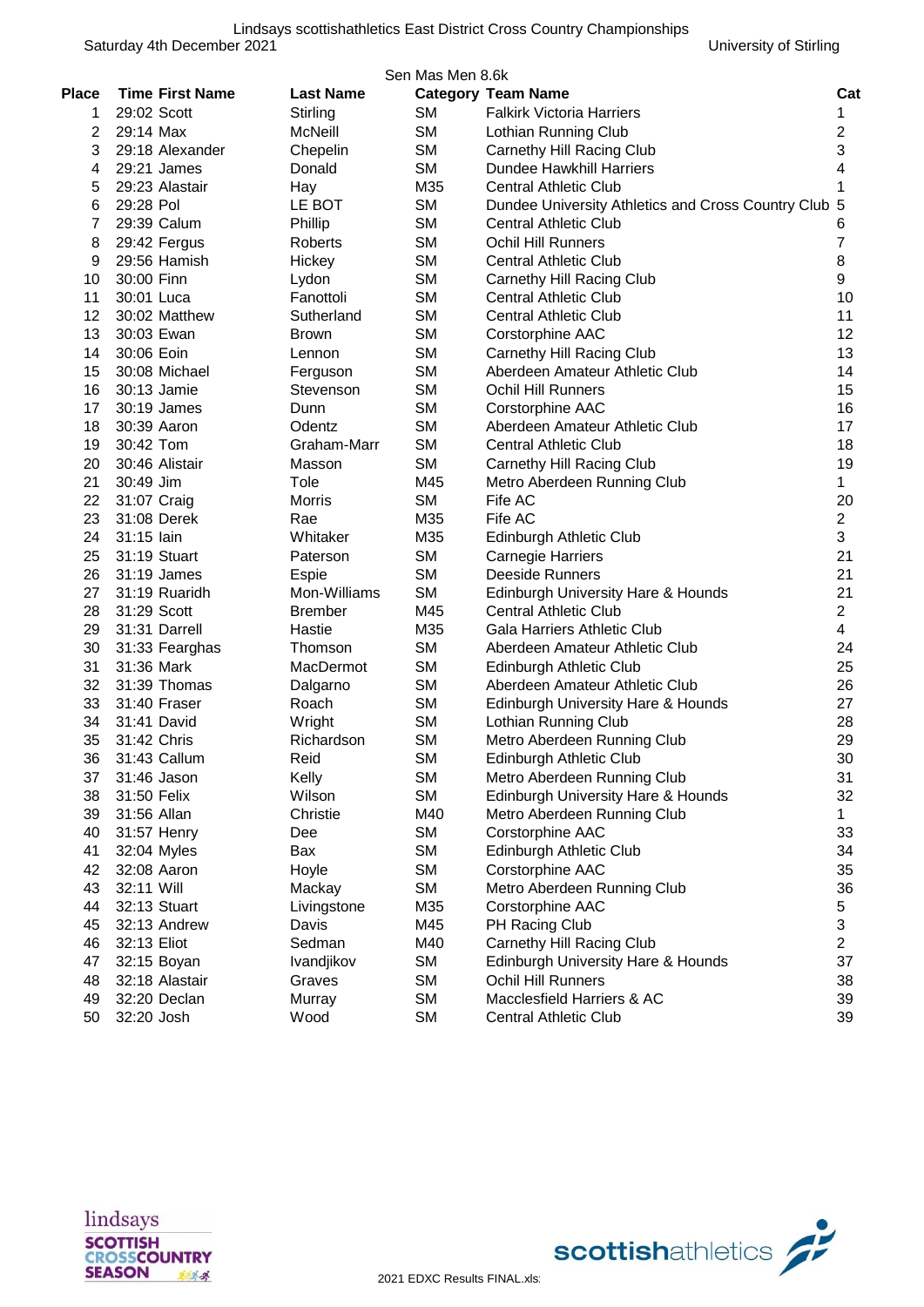|              | Sen Mas Men 8.6k       |                      |           |                                                          |                |  |  |  |
|--------------|------------------------|----------------------|-----------|----------------------------------------------------------|----------------|--|--|--|
| <b>Place</b> | <b>Time First Name</b> | <b>Last Name</b>     |           | <b>Category Team Name</b>                                | Cat            |  |  |  |
| 51           | 32:31 Sam              | Fernando             | SM        | Fife AC                                                  | 41             |  |  |  |
| 52           | 32:34 Thomas           | Berry                | <b>SM</b> | Dundee University Athletics and Cross Country Club       | 42             |  |  |  |
| 53           | 32:38 Tom              | Cunningham           | <b>SM</b> | Corstorphine AAC                                         | 43             |  |  |  |
| 54           | 32:40 Alex             | Luetchford           | <b>SM</b> | Hunters Bog Trotters                                     | 44             |  |  |  |
| 55           | 32:45 Joe              | Battershill          | <b>SM</b> | Edinburgh University Hare & Hounds                       | 45             |  |  |  |
| 56           | 32:51 Colin            | Logan                | M40       | <b>Central Athletic Club</b>                             | 3              |  |  |  |
| 57           | 32:55 Martin           | Mueller              | SM        | Metro Aberdeen Running Club                              | 46             |  |  |  |
| 58           | 32:57 James            | Waldie               | <b>SM</b> | <b>Perth Road Runners</b>                                | 47             |  |  |  |
| 59           | 32:58 Stuart           | Johnston             | M40       | <b>Edinburgh Athletic Club</b>                           | 4              |  |  |  |
| 60           | 32:59 Marcus           | D'Agrosa             | <b>SM</b> | Gala Harriers Athletic Club                              | 48             |  |  |  |
| 61           | 33:04 Sandy            | Holl                 | <b>SM</b> | <b>Central Athletic Club</b>                             | 49             |  |  |  |
| 62           | 33:05 Matthew          | Dailey               | <b>SM</b> | Edinburgh University Hare & Hounds                       | 50             |  |  |  |
| 63           | 33:12 William          | <b>Bowers</b>        | <b>SM</b> | <b>Ochil Hill Runners</b>                                | 51             |  |  |  |
| 64           | 33:14 Chris            | Earl                 | SM        | Dundee Hawkhill Harriers                                 | 52             |  |  |  |
| 65           | 33:15 Leon             | Johnson              | M40       | Edinburgh Athletic Club                                  | 5              |  |  |  |
| 66           | 33:21 Kenny            | Garden               | M35       | Metro Aberdeen Running Club                              | 6              |  |  |  |
| 67           | 33:24 Donald           | Macaulay             | M35       | Corstorphine AAC                                         | $\overline{7}$ |  |  |  |
| 68           | 33:33 Thomas           | <b>Bonnor</b>        | <b>SM</b> | Edinburgh University Hare & Hounds                       | 53             |  |  |  |
| 69           | 33:40 Scott            | Macleod              | <b>SM</b> | Metro Aberdeen Running Club                              | 54             |  |  |  |
| 70           | 33:40 David            | Hall                 | M35       | Corstorphine AAC                                         | 8              |  |  |  |
| 71           | 33:40 Andrew           | Irvine               | SM        | <b>Central Athletic Club</b>                             | 54             |  |  |  |
| 72           | 33:40 Paul             | Knight               | M40       | Metro Aberdeen Running Club                              | 6              |  |  |  |
| 73           | 33:40 Dave             | Ward                 | M40       | <b>Hunters Bog Trotters</b>                              | 6              |  |  |  |
| 74           | 33:48 Alistair         | Gudgin               | <b>SM</b> | Fife AC                                                  | 56             |  |  |  |
| 75           | 34:01 David            | Limmer               | M35       | Portobello Running Club                                  | 9              |  |  |  |
| 76           | 34:08 Matt             | <b>Bird</b>          | M35       | Portobello Running Club                                  | 10             |  |  |  |
| 77           | 34:09 Oliver           | Teenan               | <b>SM</b> | Edinburgh University Hare & Hounds                       | 57             |  |  |  |
| 78           | 34:09 Munro            | <b>Stewart</b>       | M35       | Dundee Hawkhill Harriers                                 | 11             |  |  |  |
| 79           | 34:09 Greg             | Walker               | M40       | <b>Teviotdale Harriers</b>                               | 8              |  |  |  |
| 80           | 34:11 Tom              | Ferrington           | M45       | Corstorphine AAC                                         | 4              |  |  |  |
| 81           | 34:15 Ben              | Kinninmonth          | <b>SM</b> | Fife AC                                                  | 58             |  |  |  |
| 82           | 34:16 Andrew John      | Ferguson             | <b>SM</b> | Aberdeen Amateur Athletic Club                           | 59             |  |  |  |
| 83           | 34:19 Ewan             | Crawford             | SM        | <b>Hunters Bog Trotters</b>                              | 60             |  |  |  |
| 84           | 34:20 lain             | Macdonald            | SM        | Edinburgh Athletic Club                                  | 61             |  |  |  |
| 85           | 34:21 Dino             | Roussias             | M45       | Metro Aberdeen Running Club                              | 5              |  |  |  |
| 86           | 34:26 Scott            | Adams                | <b>SM</b> | Metro Aberdeen Running Club                              | 62             |  |  |  |
| 87           | 34:28 Paul             | Kieran               | M45       | PH Racing Club                                           | 6              |  |  |  |
| 88           | 34:31 Stephen          | Clark                | M45       | Fife AC                                                  | $\overline{7}$ |  |  |  |
| 89           | 34:33 Rory             | Anderson             | <b>SM</b> | <b>Teviotdale Harriers</b>                               | 63             |  |  |  |
| 90           | 34:34 Max              | <b>Meres</b>         | <b>SM</b> | Edinburgh Athletic Club                                  | 64             |  |  |  |
| 91           | 34:39 Carter           | Taylor               | SM        | Fife AC                                                  | 65             |  |  |  |
| 92           | 34:43 Gary             | Trewartha            | M40       | Gala Harriers Athletic Club                              | 9              |  |  |  |
| 93           | 34:44 John             | Morris               | M35       | Edinburgh Athletic Club                                  | 12             |  |  |  |
|              |                        |                      |           |                                                          |                |  |  |  |
| 94           | 34:44 Callum           | McCormack            | SM        | Dundee Hawkhill Harriers                                 | 66             |  |  |  |
| 95           | 34:44 Gordon           | Clarke               | M45       | Corstorphine AAC                                         | 8              |  |  |  |
| 96           | 34:44 Andrew           | Carrick<br>Robertson | SM        | Edinburgh University Hare & Hounds<br>Perth Road Runners | 66             |  |  |  |
| 97           | 34:52 Stuart           |                      | M50       |                                                          | 1.             |  |  |  |
| 98           | 34:55 Matthew          | Maciocia             | M35       | Metro Aberdeen Running Club                              | 13             |  |  |  |
| 99           | 35:09 Ross             | Milne                | M40       | Corstorphine AAC                                         | 10             |  |  |  |
| 100          | 35:13 Michael          | Kilbride             | <b>SM</b> | Aberdeen Amateur Athletic Club                           | 68             |  |  |  |



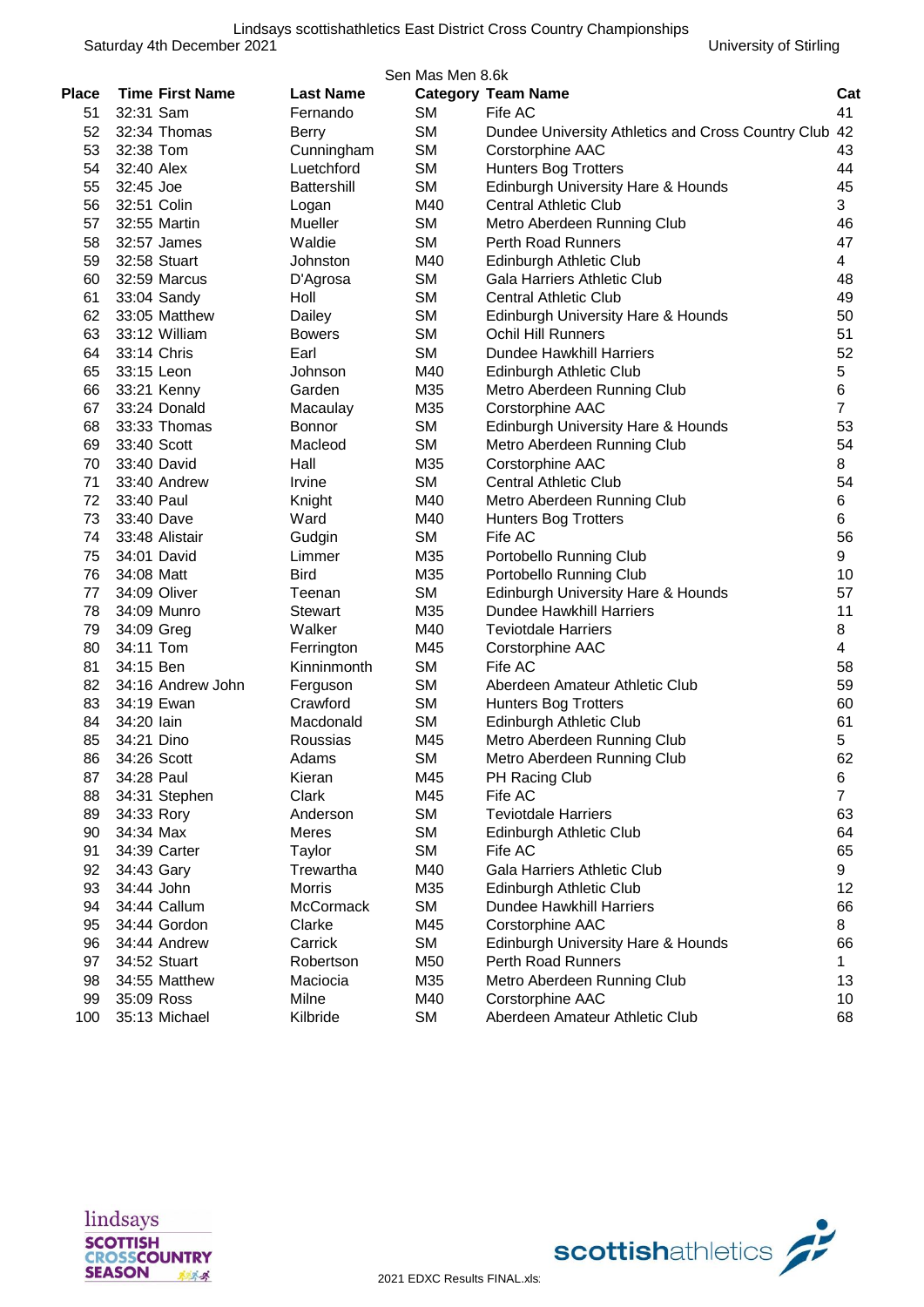|       | Sen Mas Men 8.6k       |                  |           |                                                  |                |  |  |
|-------|------------------------|------------------|-----------|--------------------------------------------------|----------------|--|--|
| Place | <b>Time First Name</b> | <b>Last Name</b> |           | <b>Category Team Name</b>                        | Cat            |  |  |
| 101   | 35:14 David            | Scott            | M40       | <b>Kinross Road Runners</b>                      | 11             |  |  |
| 102   | 35:20 Jelmer           | Samplonius       | M35       | <b>Hunters Bog Trotters</b>                      | 14             |  |  |
| 103   | 35:23 Steve            | <b>Buchan</b>    | M45       | Metro Aberdeen Running Club                      | 9              |  |  |
| 104   | 35:25 Joe              | Folan            | <b>SM</b> | Metro Aberdeen Running Club                      | 69             |  |  |
| 105   | 35:33 Billy            | Gibson           | M45       | Dundee Hawkhill Harriers                         | 10             |  |  |
| 106   | 35:38 Michael          | Ross             | M40       | <b>Falkirk Victoria Harriers</b>                 | 12             |  |  |
| 107   | 35:38 Dale             | Colley           | SM        | <b>Central Athletic Club</b>                     | 70             |  |  |
| 108   | 35:38 Matthew          | Davies           | <b>SM</b> | Edinburgh Athletic Club                          | 70             |  |  |
| 109   | 35:38 Chris            | Walsh            | M40       | <b>Hunters Bog Trotters</b>                      | 12             |  |  |
| 110   | 35:38 Sean             | Eng              | <b>SM</b> | Edinburgh Athletic Club                          | 70             |  |  |
| 111   | 35:49 Duncan           | Ryan             | M50       | <b>Perth Road Runners</b>                        | $\overline{2}$ |  |  |
| 112   | 35:50 lain             | Macleod          | M50       | Corstorphine AAC                                 | 3              |  |  |
| 113   | 35:51 Sam              | MacNeil          | <b>SM</b> | Edinburgh Athletic Club                          | 73             |  |  |
| 114   | 35:55 Neil             | Jack             | M35       | Edinburgh Athletic Club                          | 15             |  |  |
| 115   | 35:55 Rankin           | Lascelles        | M35       | Metro Aberdeen Running Club                      | 15             |  |  |
| 116   | 35:55 Thomas           | Leeman           | <b>SM</b> | Edinburgh Athletic Club                          | 74             |  |  |
| 117   | 35:55 Philip           | Holden           | M40       | Harmeny Athletic Club                            | 14             |  |  |
| 118   | 36:04 James            | Ashworth         | M50       | <b>Ochil Hill Runners</b>                        | 4              |  |  |
| 119   | 36:08 Mark             | Webster          | M45       | PH Racing Club                                   | 11             |  |  |
| 120   | 36:21 Moray            | Anderson         | M45       | Corstorphine AAC                                 | 12             |  |  |
| 121   | 36:23 Jamie            | Ross             | M45       | Deeside Runners                                  | 13             |  |  |
| 122   | 36:26 Craig            | Freshwater       | M40       | <b>Hunters Bog Trotters</b>                      | 15             |  |  |
| 123   | 36:33 Cameron          | Warner           | M40       | <b>Pitreavie AAC</b>                             | 16             |  |  |
| 124   | 36:35 Michael          | Fullerton        | M50       | Edinburgh Athletic Club                          | 5              |  |  |
| 125   | 36:37 Fraser           | Kelly            | <b>SM</b> | <b>Dundee Hawkhill Harriers</b>                  | 75             |  |  |
| 126   | 36:37 Steven           | King             | M50       | <b>Carnegie Harriers</b>                         | 6              |  |  |
| 127   | 36:43 Paul             | <b>Butler</b>    | <b>SM</b> | Edinburgh Athletic Club                          | 76             |  |  |
| 128   | 36:49 Keith            | Ovenstone        | M45       |                                                  | 14             |  |  |
| 129   |                        |                  | M50       | Corstorphine AAC                                 | $\overline{7}$ |  |  |
| 130   | 36:59 Stuart           | Campbell         | <b>SM</b> | Corstorphine AAC<br><b>Central Athletic Club</b> | 77             |  |  |
| 131   | 37:03 Craig            | Coull            | M40       |                                                  | 17             |  |  |
| 132   | 37:11 Scott            | Love             |           | PH Racing Club<br>Aberdeen Amateur Athletic Club | 78             |  |  |
| 133   | 37:13 Andrew           | Casey            | <b>SM</b> |                                                  |                |  |  |
|       | 37:16 Ross             | Crombie          | M45       | <b>Carnegie Harriers</b>                         | 15<br>17       |  |  |
| 134   | 37:16 Fergus           | Johnston         | M35       | Gala Harriers Athletic Club                      |                |  |  |
| 135   | 37:20 Blair            | Montgomery       | <b>SM</b> | Corstorphine AAC                                 | 79             |  |  |
| 136   | 37:23 Alex             | Jarrett          | M40       | Fife AC                                          | 18             |  |  |
| 137   | 37:27 Neil             | Ferrier          | <b>SM</b> | <b>Central Athletic Club</b>                     | 80             |  |  |
| 138   | 37:32 Barry            | Davie            | M45       | <b>Carnegie Harriers</b>                         | 16             |  |  |
| 139   | 37:34 Michael          | Souter           | M35       | Perth Road Runners                               | 18             |  |  |
| 140   | 37:38 Ross             | Millar           | M45       | Harmeny Athletic Club                            | 17             |  |  |
| 141   | 37:42 Hector           | Waudby-West      | <b>SM</b> | Dundee Road Runners AC                           | 81             |  |  |
| 142   | 37:42 David            | Cross            | M55       | Edinburgh Athletic Club                          | $\mathbf{1}$   |  |  |
| 143   | 37:45 Eddie            | Torrie           | M50       | Perth Road Runners                               | 8              |  |  |
| 144   | 37:48 Colin            | Partridge        | M45       | Lothian Running Club                             | 18             |  |  |
| 145   | 37:52 Brian            | Robb             | M40       | Metro Aberdeen Running Club                      | 19             |  |  |
| 146   | 37:56 Neil             | McLure           | M50       | <b>Carnegie Harriers</b>                         | 9              |  |  |
| 147   | 37:58 Andrew           | Laycock          | M55       | Kinross Road Runners                             | $\overline{2}$ |  |  |
| 148   | 38:00 Jonathan         | Millar           | M35       | <b>Carnegie Harriers</b>                         | 19             |  |  |
| 149   | 38:05 Jeff             | Farquhar         | M60       | Pitreavie AAC                                    | $\mathbf{1}$   |  |  |
| 150   | 38:10 Robert           | Henry            | M45       | Musselburgh and District AC                      | 19             |  |  |



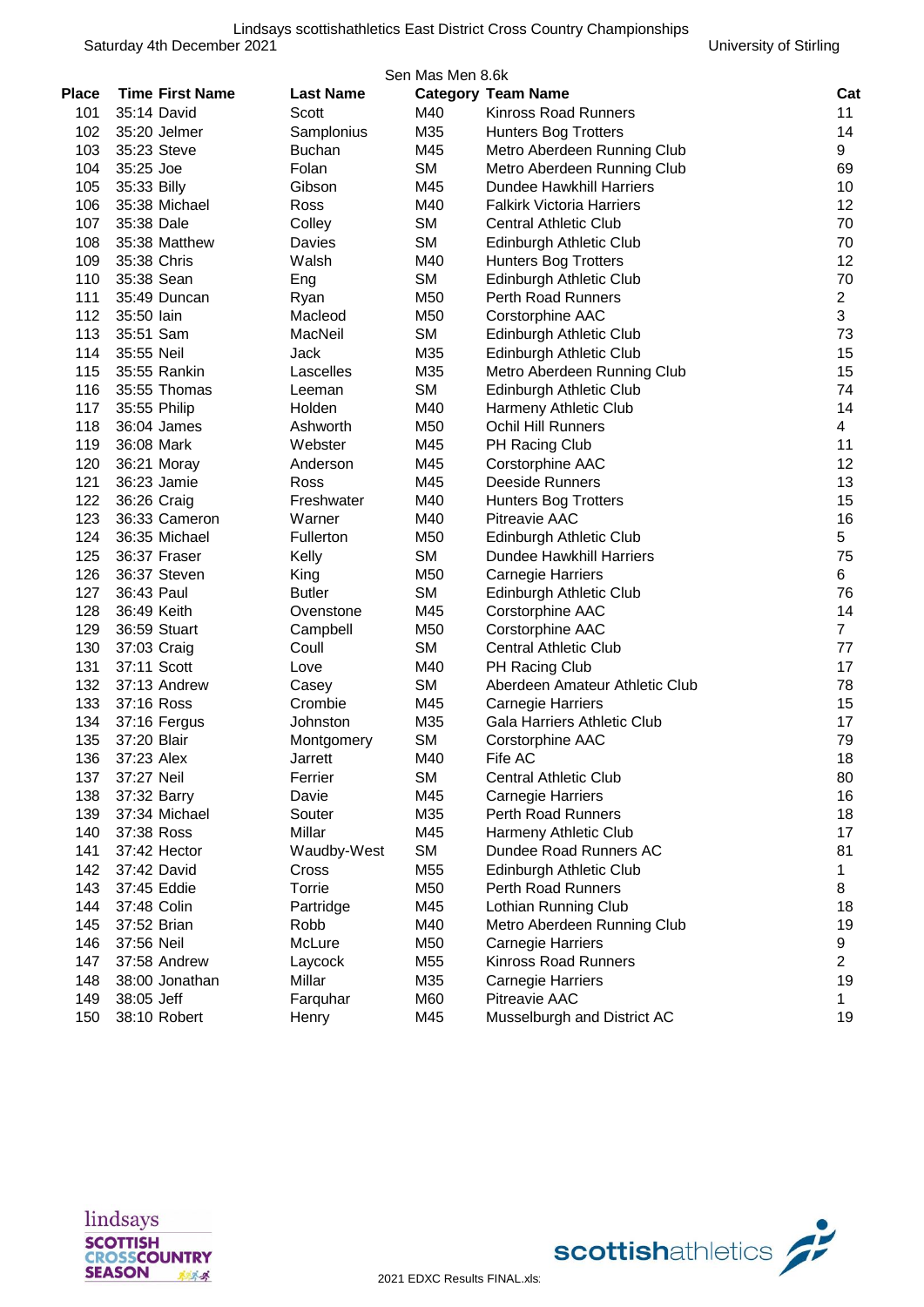|       |                        |                  | Sen Mas Men 8.6k |                                                    |                         |
|-------|------------------------|------------------|------------------|----------------------------------------------------|-------------------------|
| Place | <b>Time First Name</b> | <b>Last Name</b> |                  | <b>Category Team Name</b>                          | Cat                     |
| 151   | 38:13 Craig            | Walker           | M50              | <b>Central Athletic Club</b>                       | 10                      |
| 152   | 38:17 Murdo            | Traill           | <b>SM</b>        | Corstorphine AAC                                   | 82                      |
| 153   | 38:17 David            | Fulton           | M40              | <b>Hunters Bog Trotters</b>                        | 20                      |
| 154   | 38:28 Ronnie           | Glen             | M50              | Perth Road Runners                                 | 11                      |
| 155   | 38:29 Fraser           | McFadden         | <b>SM</b>        | Edinburgh Athletic Club                            | 83                      |
| 156   | 38:36 Alistair         | Nelson           | M45              | <b>Carnegie Harriers</b>                           | 20                      |
| 157   | 38:36 Kenny            | Liddell          | M40              | <b>Dundee Hawkhill Harriers</b>                    | 21                      |
| 158   | 38:39 Jens             | Subke            | M50              | <b>Central Athletic Club</b>                       | 12                      |
| 159   | 38:42 Craig            | ODonnell         | M35              | Dunbar Running Club                                | 20                      |
| 160   | 38:42 Lee              | Holland          | M50              | Carnegie Harriers                                  | 13                      |
| 161   | 38:42 Dave             | Clements         | M50              | Edinburgh Athletic Club                            | 13                      |
| 162   | 38:42 Andrew           | Latham           | M55              | Edinburgh Athletic Club                            | 3                       |
| 163   | 38:46 Graeme           | <b>Stewart</b>   | M35              | Portobello Running Club                            | 21                      |
| 164   | 38:48 Colin            | McCreadie        | M40              | <b>Central Athletic Club</b>                       | 22                      |
| 165   | 38:50 Kevin            | Riddell          | M35              | Perth Road Runners                                 | 22                      |
| 166   | 38:50 Charles          | Graham-Marr      | M60              | <b>Central Athletic Club</b>                       | $\overline{a}$          |
| 167   | 38:50 Daniel           | Monaghan         | SM               | PH Racing Club                                     | 84                      |
| 168   | 38:59 Ben              | Hopkin           | M40              | <b>Carnegie Harriers</b>                           | 23                      |
| 169   | 39:08 Owain            | Williams         | M40              | Edinburgh Athletic Club                            | 24                      |
| 170   | 39:17 Wallace          | Grieve           | M55              | <b>Falkirk Victoria Harriers</b>                   | $\overline{\mathbf{4}}$ |
| 171   | 39:21 John             | Crookston        | M60              | PH Racing Club                                     | 3                       |
| 172   | 39:30 Gavin            | Phillip          | M55              | Edinburgh Athletic Club                            | 5                       |
| 173   | 39:34 Alex             | Garvie           | M50              | Portobello Running Club                            | 15                      |
| 174   | 39:42 Malcolm          | Finlayson        | M50              | <b>Falkirk Victoria Harriers</b>                   | 16                      |
| 175   | 39:48 Michael          | Lindsay          | M35              | PH Racing Club                                     | 23                      |
| 176   | 39:48 Donald           | Shaw             | M50              | <b>Central Athletic Club</b>                       | 17                      |
| 177   | 39:48 Richard          | Dougal           | M35              | <b>Hunters Bog Trotters</b>                        | 23                      |
| 178   | 39:48 Alan             | Murray           | M45              | <b>Carnegie Harriers</b>                           | 21                      |
| 179   | 39:51 lain             | Craven           | M40              | Edinburgh Athletic Club                            | 25                      |
| 180   | 39:54 lain             | Elliott          | <b>SM</b>        | <b>Central Athletic Club</b>                       | 85                      |
| 181   | 39:56 Norry            | Passway          | M55              | Dundee Hawkhill Harriers                           | 6                       |
| 182   | 39:56 Craig            | Anderson         | M50              | Metro Aberdeen Running Club                        | 18                      |
| 183   | 40:02 James            | Fotheringham     | M55              | Perth Road Runners                                 | $\overline{7}$          |
| 184   | 40:02 Duncan           | Ball             | M60              | <b>Penicuik Harriers</b>                           | 4                       |
| 185   | 40:17 Tristan          | Rabaeijs         | <b>SM</b>        | Corstorphine AAC                                   | 86                      |
| 186   | 40:17 David            | Henderson        | M40              | <b>Pitreavie AAC</b>                               | 26                      |
| 187   | 40:20 Keith            | Mulraney         | M50              | Lothian Running Club                               | 19                      |
| 188   | 40:22 Tony             | Martin           | M65              | Fife AC                                            | $\mathbf{1}$            |
| 189   | 40:25 David            | Worrall          | M45              | Portobello Running Club                            | 22                      |
| 190   | 40:25 Stephen          | Dickson          | M45              | Fife AC                                            | 22                      |
| 191   | 40:27 Paul             | Caban            | M55              | Ferranti AAC                                       | 8                       |
| 192   | 40:40 Ross             | Clark            | M35              | <b>Hunters Bog Trotters</b>                        | 25                      |
| 193   | 40:44 Simon            | Harrison         | M35              | <b>Hunters Bog Trotters</b>                        | 26                      |
| 194   | 40:49 lain             | Dunsmore         | M50              | <b>Central Athletic Club</b>                       | 20                      |
| 195   | 41:22 Ross             | Gray             | SM               | Dundee University Athletics and Cross Country Club | 87                      |
| 196   | 41:22 Andrej           | Kujikis          | SM               | Edinburgh Athletic Club                            | 87                      |
| 197   | 41:30 Max              | Carcas           | M50              | Edinburgh Athletic Club                            | 21                      |
| 198   | 41:32 David            | Alexander        | M50              | Harmeny Athletic Club                              | 22                      |
| 199   | 41:35 Alistair         | Hindle           | M45              | <b>Hunters Bog Trotters</b>                        | 24                      |
| 200   | 41:38 David            | Morton           | M40              | Fife AC                                            | 27                      |



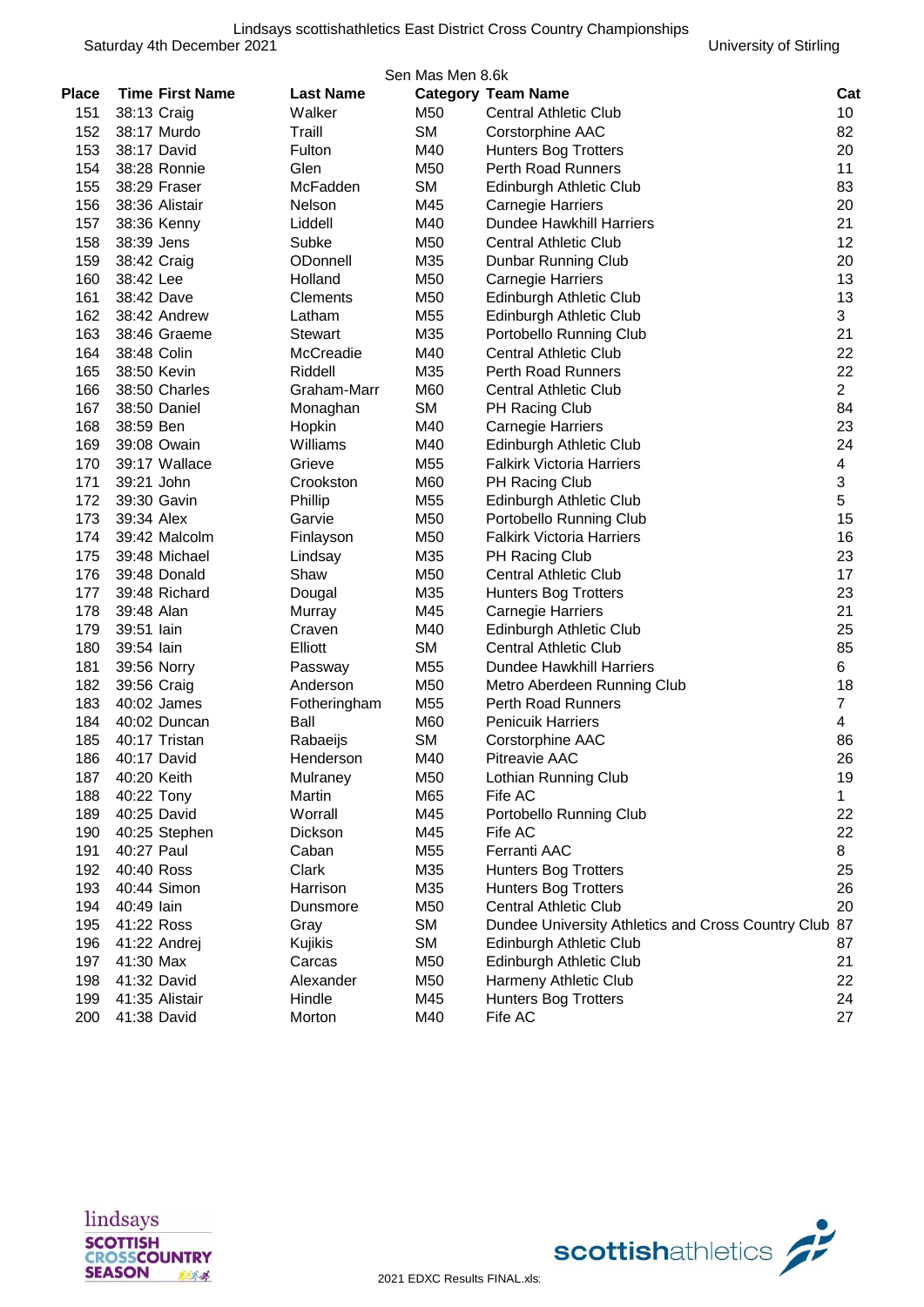|              |                        |                  | Sen Mas Men 8.6k |                                    |                |
|--------------|------------------------|------------------|------------------|------------------------------------|----------------|
| <b>Place</b> | <b>Time First Name</b> | <b>Last Name</b> |                  | <b>Category Team Name</b>          | Cat            |
| 201          | 41:42 lain             | Gordon           | M40              | Harmeny Athletic Club              | 28             |
| 202          | 41:44 Ben              | Fraser           | <b>SM</b>        | <b>Pitreavie AAC</b>               | 89             |
| 203          | 41:46 David            | <b>Benwell</b>   | M40              | <b>Central Athletic Club</b>       | 29             |
| 204          | 41:50 Paul             | Hammond          | M40              | PH Racing Club                     | 30             |
| 205          | 41:52 Jim              | Morton           | M <sub>55</sub>  | Dundee Road Runners AC             | 9              |
| 206          | 41:55 Chris            | Creegan          | M60              | Edinburgh Athletic Club            | 5              |
| 207          | 41:55 Victor           | Jack             | M50              | Corstorphine AAC                   | 23             |
| 208          | 42:00 Michael          | Mitchell         | M50              | Dundee Road Runners AC             | 24             |
| 209          | 42:04 Mark             | Western          | M <sub>55</sub>  | PH Racing Club                     | 10             |
| 210          | 42:20 Andy             | Redman           | M60              | Metro Aberdeen Running Club        | 6              |
| 211          | 42:24 David            | Miller           | M50              | Dundee Road Runners AC             | 25             |
| 212          | 42:27 David            | Morrison         | M60              | Metro Aberdeen Running Club        | $\overline{7}$ |
| 213          | 42:29 Simon            | Grieshaber       | M50              | <b>Perth Road Runners</b>          | 26             |
| 214          | 42:33 William          | Jarvie           | M60              | Portobello Running Club            | 8              |
| 215          | 42:47 Neil             | Roberton         | M55              | <b>Falkirk Victoria Harriers</b>   | 11             |
| 216          | 42:47 John             | Hynd             | M60              | <b>Carnegie Harriers</b>           | 9              |
| 217          | 42:58 Benjamin         | Gibson           | M35              | Dundee Road Runners AC             | 27             |
| 218          | 43:06 George           | Lupton           | M45              | Portobello Running Club            | 25             |
| 219          | 43:09 Andrew           | Gallagher        | M60              | <b>Strathearn Harriers</b>         | 10             |
| 220          | 43:27 Andrew           | Ross             | M55              | Harmeny Athletic Club              | 12             |
| 221          | 43:33 Mark             | Keast            | M45              | Musselburgh and District AC        | 26             |
| 222          | 43:36 Richard          | Ward             | M50              | Perth Road Runners                 | 27             |
| 223          | 43:38 Brian R          | Smith            | M60              | Fife AC                            | 11             |
| 224          | 43:40 Richard          | Hadfield         | M50              | Portobello Running Club            | 28             |
| 225          | 43:40 Neil             | Anderson         | M40              | <b>Carnegie Harriers</b>           | 31             |
| 226          | 43:56 Neil             | Maclachlan       | M35              | <b>Pitreavie AAC</b>               | 28             |
| 227          | 43:59 James            | Rogers           | M35              | <b>Hunters Bog Trotters</b>        | 29             |
| 228          | 44:01 Andrew           | Ferguson Snr     | M60              | Banchory Stonehaven Athletics Club | 12             |
| 229          | 44:04 Michael          | Grant            | <b>SM</b>        | <b>Hunters Bog Trotters</b>        | 90             |
| 230          | 44:14 Calum            | Ross             | M55              | <b>Falkirk Victoria Harriers</b>   | 13             |
| 231          | 44:21 Brian            | Miller           | M45              | <b>Carnegie Harriers</b>           | 27             |
| 232          | 44:25 Michael          | Atkinson         | M35              | <b>Kinross Road Runners</b>        | 30             |
| 233          | 44:27 Chris            | Neilson          | M45              | Dundee Road Runners AC             | 28             |
| 234          | 44:39 John             | Mill             | M <sub>55</sub>  | Dundee Road Runners AC             | 14             |
| 235          | 44:44 Paul             | Dudchenko        | M <sub>55</sub>  | Linlithgow Athletic Club           | 15             |
|              | 236 45:01 Oscar        | Sanchez Garcia   | M45              | Pitreavie AAC                      | 29             |
| 237          | 45:05 Bob              | Johnson          | M60              | Gala Harriers Athletic Club        | 13             |
| 238          | 45:09 David            | Main-Reade       | M50              | Linlithgow Athletic Club           | 29             |
| 239          | 45:20 John             | Robertson        | M55              | Lothian Running Club               | 16             |
| 240          | 45:34 Mike             | Malcolm-Smith    | M50              | Musselburgh and District AC        | 30             |
| 241          | 45:38 Keith            | Martin           | M60              | Harmeny Athletic Club              | 14             |
| 242          | 46:02 Steven           | Blair            | M55              | Corstorphine AAC                   | 17             |
| 243          | 46:21 Graham           | Chambers         | M40              | Linlithgow Athletic Club           | 32             |
| 244          | 46:34 Craig            | <b>Stewart</b>   | M45              | Harmeny Athletic Club              | 30             |
| 245          | 47:08 Mike             | Dales            | M60              | <b>Perth Road Runners</b>          | 15             |
| 246          | 47:18 Niall            | Patterson        | M55              | Carnegie Harriers                  | 18             |
| 247          | 47:24 Derrick          | <b>Brydon</b>    | M50              | Lasswade Athletics Club            | 31             |
| 248          | 47:48 Allan            | Gall             | M65              | <b>Central Athletic Club</b>       | $\overline{2}$ |
| 249          | 47:52 Alan             | Coltman          | M50              | <b>Teviotdale Harriers</b>         | 32             |
| 250          | 48:28 Cameron          | Campbell         | M60              | Central Athletic Club              | 16             |



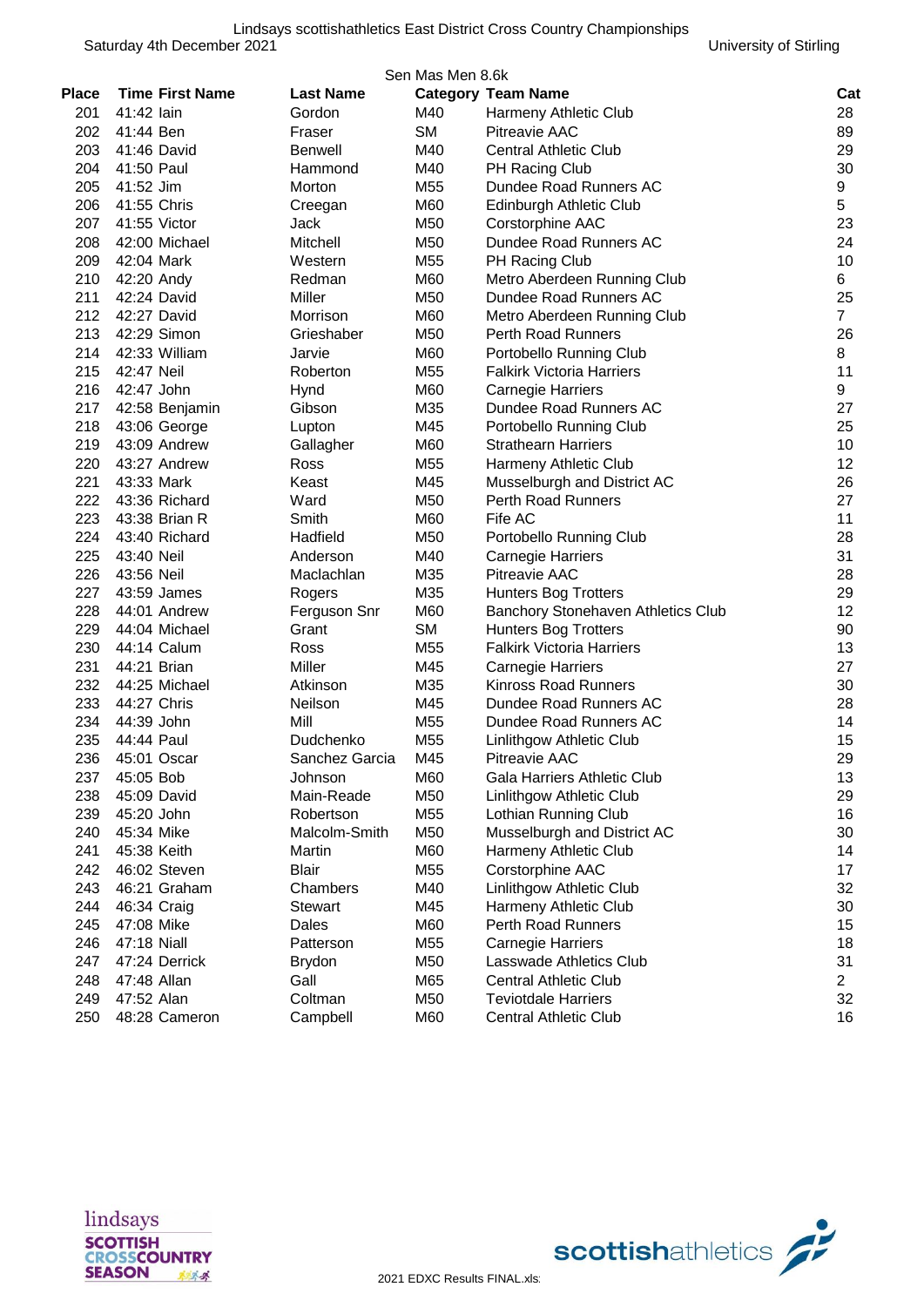|       |                        |                  | Sen Mas Men 8.6k |                                  |     |
|-------|------------------------|------------------|------------------|----------------------------------|-----|
| Place | <b>Time First Name</b> | <b>Last Name</b> |                  | <b>Category Team Name</b>        | Cat |
| 251   | 48:45 Martin           | Rollo            | M55              | Dundee Road Runners AC           | 19  |
| 252   | 49:07 Eric             | Stevenson        | M70              | Edinburgh Athletic Club          |     |
| 253   | 49:41 Alastair         | <b>Mccallum</b>  | M60              | <b>Falkirk Victoria Harriers</b> | 17  |
| 254   | 50:13 Alan             | Bothwell         | M60              | <b>Perth Road Runners</b>        | 18  |
| 255   | 51:19 Brian            | Howie            | M70              | Edinburgh Athletic Club          | 2   |
| 256   | 51:37 Guillermo        | Hernandez        | M75              | Dundee Hawkhill Harriers         |     |
| 257   | 51:41 Alex             | MacEwen          | M65              | Edinburgh Athletic Club          | 3   |
| 258   | 56:31 Gerry            | Clement          | M75              | Ferranti AAC                     | 2   |

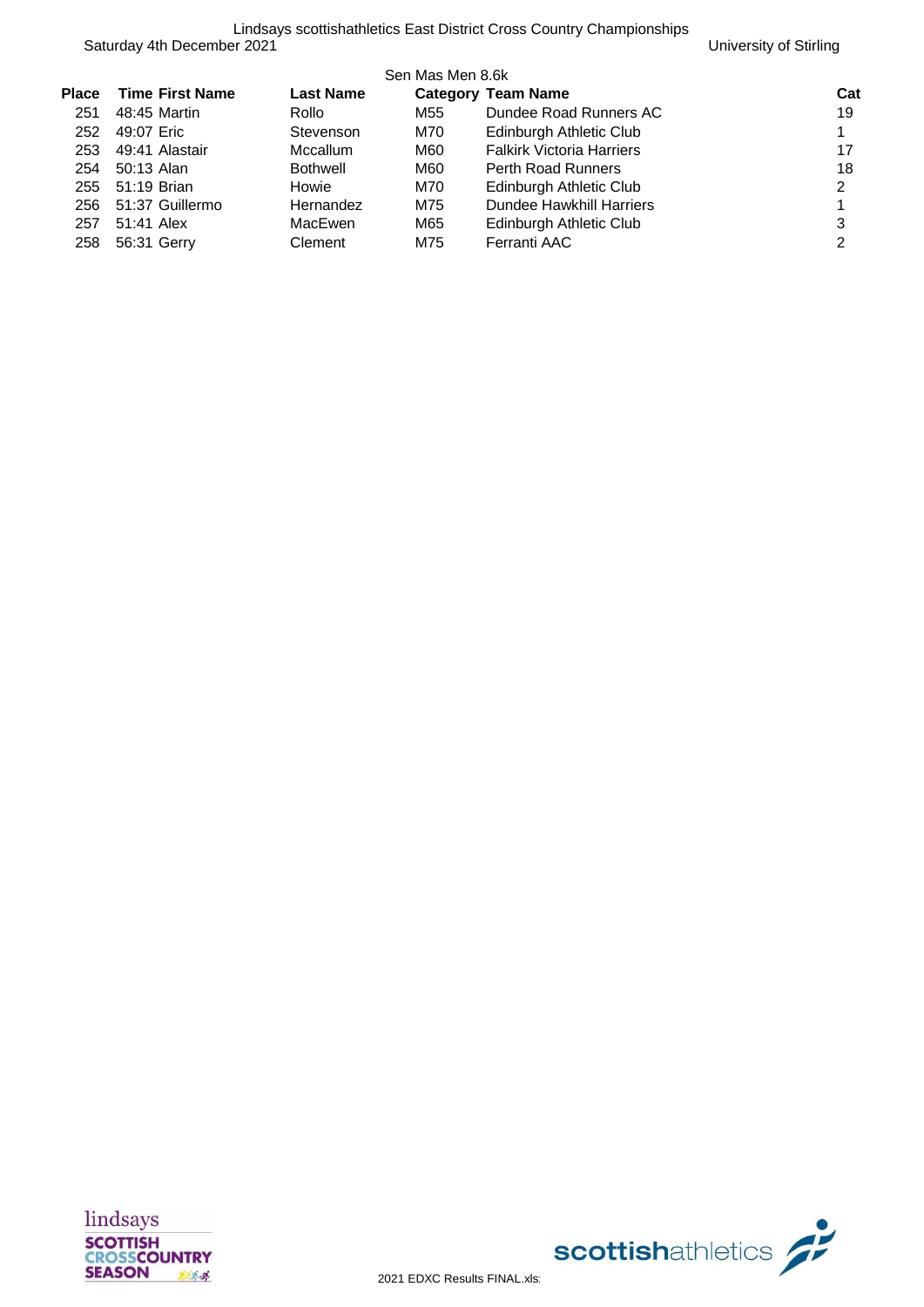|                             | <b>U13 Girls Teams</b>         |                                 |                                |
|-----------------------------|--------------------------------|---------------------------------|--------------------------------|
| Pos Team Name               | <b>Scores Places</b>           |                                 |                                |
| 1 Harmeny AC                | 21 5 Emilie Paul (5)           | 7 Nancy Corrie (7)              | 9 Carys Melton (9)             |
| 2 Team East Lothian         | 24 2 Cerys Wright (2)          | 4 Freya Brown (4)               | 18 Sula Russell (18)           |
| 3 Gala Harriers             | 33 6 Kirsty Rankine (6)        | 13 Elise Field (13)             | 14 Ava Richardson (14)         |
| 4 Falkirk Victoria Harriers | 45 3 Emily Christie (3)        | 17 Corri Mcgougan (17)          | 25 Josie Anderson (25)         |
| 5 Edinburgh AC              | 48 7 Joanna Hirst (7)          | 11 Annabelle Van der Merwe (11) | 30 Isla Duncan (30)            |
| 6 Dundee Hawkhill Harriers  | 72 12 Zoey Morgan (12)         | 24 Juliette Kidd (24)           | 36 Sarah De Villiers (36)      |
| 7 Corstorphine AAC          | 108 21 Annie Clarke (21)       | 41 Megan Lang (41)              | 46 Isobel Clarke (46)          |
| 8 George Heriot's School    | 147 44 Hermione Lee (44)       | 50 Morven Walls (50)            | 53 Isabel Robinson (53)        |
|                             | <b>U13 Boys Teams</b>          |                                 |                                |
| Pos Team Name               | <b>Scores Places</b>           |                                 |                                |
| 1 Edinburgh AC              | 14 3 Harry Mackay (3)          | 5 Tom Brydie (5)                | 6 Reuben Lees (6)              |
| 2 Falkirk Victoria Harriers | 23 2 Ray Taylor (2)            | 6 Hamish Hunter (6)             | 15 Luke Sedman (15)            |
| 3 Harmeny AC                | 39 1 Daniel McIntyre (1)       | 17 Ben Paterson (17)            | 21 Zach Buchan (21)            |
| 4 Team East Lothian         | 40 4 Howie Allison (4)         | 10 Jake Page (10)               | 26 Thomas Gornall (26)         |
| 5 Fife AC                   | 80 13 Finch Geary (13)         | 32 Daniel Purves (32)           | 35 Oscar Geary (35)            |
| 6 Aberdeen AAC              | 90 21 Alex Henthorn (21)       | 29 Reuben McAllister (29)       | 40 Sam Brooks (40)             |
| 7 Dundee Hawkhill Harriers  | 108 24 Finlay Liddell (24)     | 39 Lewis Gibson (39)            | 45 Ruairi Caldwell (45)        |
| 8 Strathearn Harriers       | 108 23 Alick Spurway (23)      | 32 Calum McBean (32)            | 53 Benjamin West (53)          |
| 9 Corstorphine AAC          | 114 35 Archie Cruickshank (35) | 38 Ben Cruickshank (38)         | 41 Tom Mackie (41)             |
| 10 Lasswade AC              | 133 34 Jonathan Macqueen (34)  | 47 Lauchie Welsh (47)           | 52 Nathan Lawrence (52)        |
| 11 George Heriot's School   | 137 43 Toby Monaghan (43)      | 45 Tim Rose (45)                | 49 Rory Wilken (49)            |
|                             | <b>U15 Girls Teams</b>         |                                 |                                |
| Pos Team Name               | <b>Scores Places</b>           |                                 |                                |
| 1 Falkirk Victoria Harriers | 21 2 Charlotte Horne (2)       | 8 Lois Cant (8)                 | 11 Isabella Ogg (11)           |
| 2 Edinburgh AC              | 35 1 Jessica Taylor (1)        | 3 Orlaith Shepherd (3)          | 31 Megan McKay (31)            |
| 3 Team East Lothian         | 38 4 Olivia Robbins (4)        | 16 Rachel Stevens (16)          | 18 Eily Sinclair (18)          |
| 4 Corstorphine AAC          | 47 9 Charlotte MacPhie (9)     | 14 Eva Cameron (14)             | 24 Alice Mourao (24)           |
| 5 Central AC                | 59 14 Niamh McKinlay (14)      | 22 Loren Stewart (22)           | 23 Leah Brown (23)             |
| 6 Moorfoot Runners          | 60 12 Lola Lockyer (12)        | 19 Elena Lee (19)               | 29 Sabine Jefcoate (29)        |
| 7 Fife AC                   | 61 5 Eliza Konig (5)           | 10 Katie Sandilands (10)        | 46 Freya Hedley (46)           |
| 8 Gala Harriers             | 68 7 Erin Gray (7)             | 28 Jessica Hendry (28)          | 33 Poppy Lunn (33)             |
| 9 Dundee Hawkhill Harriers  | 100 17 Zara Kidd (17)          | 39 Isabella Passway (39)        | 44 Iris Nicoll (44)            |
| 10 Aberdeen AAC             | 111 30 Abby Farguhar (30)      | 40 Sarah McAllister (40)        | 41 Katie Sim (41)              |
|                             | U15 Boys Teams                 |                                 |                                |
| Pos Team Name               | <b>Scores Places</b>           |                                 |                                |
| 1 Moorfoot Runners          | 29 1 Kieran Fulton (1)         | 4 Thomas Hilton (4)             | 24 Shaun Pyman (24)            |
| 2 Aberdeen AAC              | 30 7 Rhys Crawford (7)         | 11 Thomas Reynolds (11)         | 12 Oscar Chirnside (12)        |
| 3 Harmeny AC                | 42 9 Dan McGuire (9)           | 15 Matthew Holden (15)          | 18 Dair Alexander (18)         |
| 4 Lasswade AC               | 54 2 Andrew McWilliam (2)      | 3 Rowan Taylor (3)              | 49 Will Heatlie (49)           |
| 5 Edinburgh AC              | 58 8 Dylan Daunt (8)           | 22 Laurence Ward (22)           | 28 Lachlan Kunath (28)         |
| 6 Team East Lothian         | 63 6 Innes Wright (6)          | 27 Charlie Copp (27)            | 30 Fraser Lupton (30)          |
| 7 Gala Harriers             | 75 10 Zico Field (10)          | 29 Ross Christie (29)           | 36 Matty Fleming (36)          |
| 8 Metro Aberdeen RC         | 103 26 Jamie Ferries (26)      | 32 Fraser MacKenzie (32)        | 45 George Insley (45)          |
| 9 Musselburgh & District AC | 110 17 Jim Henry (17)          | 43 Sandy Henry (43)             | 50 Cameron Hepburn (50)        |
| 10 Central AC               | 114 23 Aaron Middleton (23)    | 38 Alex Dunlop (38)             | 53 Killian Trenholm (53)       |
| 11 Fife AC                  | 116 21 Archie Suttie (21)      | 40 Matthew Fisher (40)          | 55 Thomas Robertson (55)       |
| 12 Corstorphine AAC         | 117 25 Aron Jack (25)          | 40 Lewis Andrews (40)           | 52 Louis Lazcano-Thornton (52) |



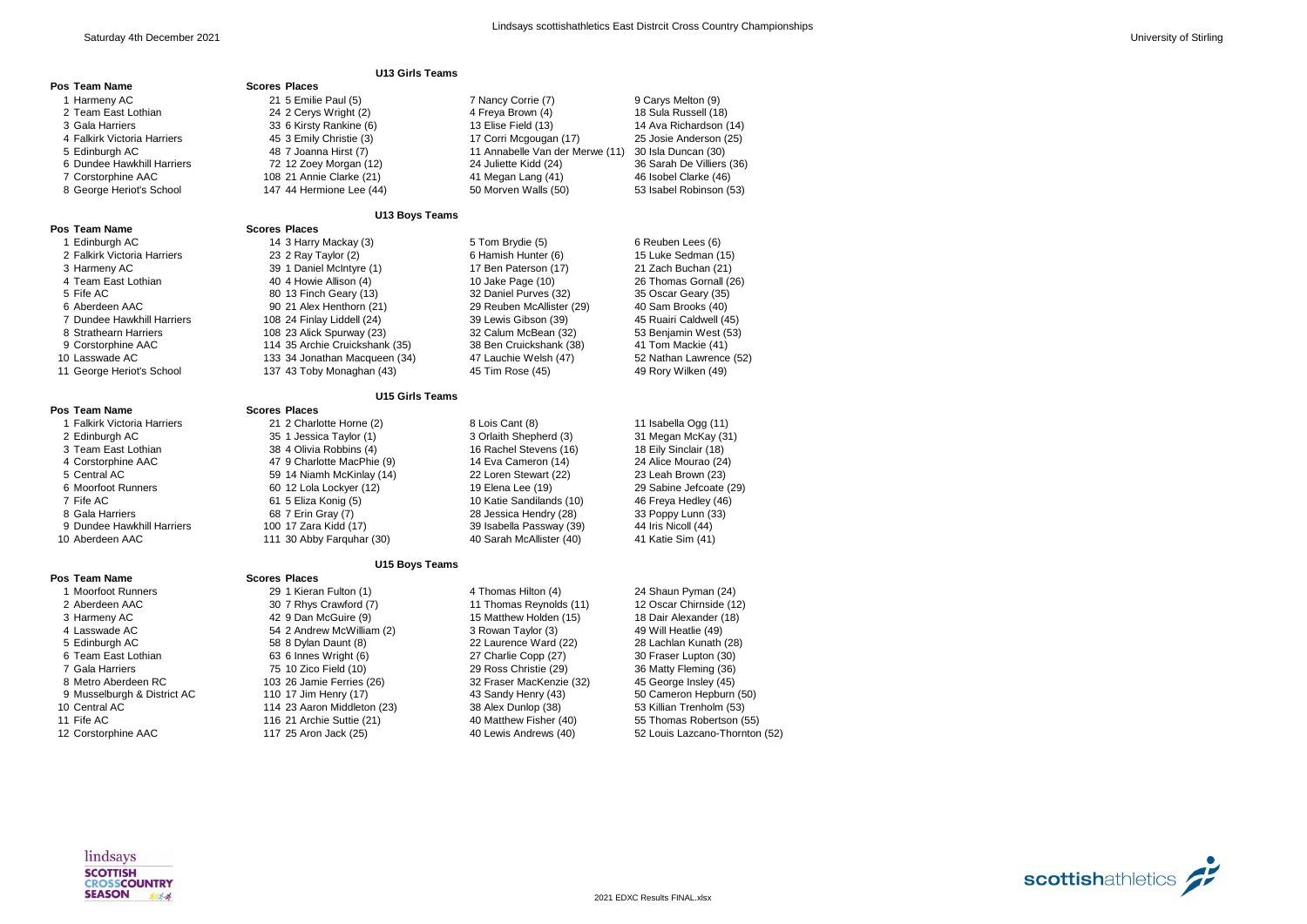| U17 Men Teams                              |                                                              |                                               |                                              |                                                |  |  |
|--------------------------------------------|--------------------------------------------------------------|-----------------------------------------------|----------------------------------------------|------------------------------------------------|--|--|
| Pos Team Name                              | <b>Scores Places</b>                                         |                                               |                                              |                                                |  |  |
| 1 Team East Lothian                        | 22 1 Corey Campbell (1)                                      | 8 Angus Wright (8)                            | 13 Aidan Page (13)                           |                                                |  |  |
| 2 Harmeny AC                               | 28 3 Tendai Nyabadza (3)                                     | 10 Finlay Ross (10)                           | 15 Ethan Lorimer (15)                        |                                                |  |  |
| 3 Fife AC                                  | 51 4 Struan Bennet (4)                                       | 10 Reiss Marshall (10)                        | 37 Andrew Armstrong (37)                     |                                                |  |  |
| 4 Aberdeen AAC                             | 75 16 Aleksandar Jovcic (16)                                 | 29 Caleb McGuire (29)                         | 30 Caleb Brock (30)                          |                                                |  |  |
| 5 Corstorphine AAC                         | 84 18 Ruairidh Williams (18)                                 | 31 Adam Wetton (31)                           | 35 Ryan Snitjer (35)                         |                                                |  |  |
| 6 George Heriot's School                   | 92 26 Angus Ivory (26)                                       | 32 Joe McDermott (32)                         | 34 Tommy Thin (34)                           |                                                |  |  |
|                                            |                                                              |                                               |                                              |                                                |  |  |
|                                            | <b>U17 Women Teams</b>                                       |                                               |                                              |                                                |  |  |
| Pos Team Name                              | <b>Scores Places</b>                                         |                                               |                                              |                                                |  |  |
| 1 Falkirk Victoria Harriers                | 33 8 Caitlyn Christie (8)                                    | 11 Katie Christie (11)                        | 14 Erin Hendry (14)                          |                                                |  |  |
| 2 Corstorphine AAC                         | 34 3 Olivia Clarke (3)                                       | 13 Lauren Doney (13)                          | 18 Amy Crawford (18)                         |                                                |  |  |
| 3 Edinburgh AC                             | 37 9 Anise Macaulay Orr (9)                                  | 12 Katie Johnson (12)                         | 16 Sorcha Shepherd (16)                      |                                                |  |  |
| 4 Aberdeen AAC                             | 39 5 Hannah Taylor (5)                                       | 15 Grace MacDonald (15)                       | 19 Charlotte Narducci (19)                   |                                                |  |  |
| 5 Team East Lothian                        | 42 1 Maja Thomson (1)                                        | 17 Ella Nicholson (17)                        | 24 Jessica Bullen (24)                       |                                                |  |  |
| 6 Central AC                               | 65 20 Scarlett Roy (20)                                      | 22 Millie O'Neill (22)                        | 23 Rachel Warden (23)                        |                                                |  |  |
|                                            |                                                              |                                               |                                              |                                                |  |  |
|                                            | U20 Men Teams                                                |                                               |                                              |                                                |  |  |
| Pos Team Name                              | <b>Scores Places</b>                                         |                                               |                                              |                                                |  |  |
| 1 Central AC                               | 24 2 Ben MacMillan (2)                                       | 3 Alastair Marshall (3)                       | 19 Sam Grivell (19)                          |                                                |  |  |
| 2 Fife AC                                  | 30 8 Ben Sandilands (8)                                      | 9 Andrew Thomson (9)                          | 13 Michael Sanderson (13)                    |                                                |  |  |
|                                            | <b>U20 Women Teams</b>                                       |                                               |                                              |                                                |  |  |
| Pos Team Name                              | <b>Scores Places</b>                                         |                                               |                                              |                                                |  |  |
| 1 Edinburgh University Hare & Hounds       | 6 1 Hannah Anderson (1)                                      | 2 Kirsty Purcell (2)                          | 3 Caitlin Purcell (3)                        |                                                |  |  |
|                                            |                                                              |                                               |                                              |                                                |  |  |
|                                            | <b>Masters Women Teams</b>                                   |                                               |                                              |                                                |  |  |
| Pos Team Name                              | <b>Scores Places</b>                                         |                                               |                                              |                                                |  |  |
| 1 Hunters Bog Trotters                     | 16 11 Jillian Stephen (1)                                    | 34 Claire Gordon (5)                          | 48 Joanna Brown (10)                         |                                                |  |  |
| 2 Edinburgh AC                             | 21 23 Janet Dunbar (2)                                       | 36 Hazel MacCormick (6)                       | 65 Julie Wilson (13)                         |                                                |  |  |
| 3 PH Racing Club                           | 27 28 Kristin Lownie (4)                                     | 40 Julie Menzies (7)                          | 83 Louise Lessels (16)                       |                                                |  |  |
| 4 Ochil Hill Runners                       | 39 26 Edel Mooney (3)                                        | 72 Hazel Dean (14)                            | 92 Helen Winton (22)                         |                                                |  |  |
| 5 Gala Harriers                            | 47 55 Pamela Baillie (11)                                    | 63 Gillian Lunn (12)                          | 95 Lisa Dalgliesh (24)                       |                                                |  |  |
| 6 Dundee Hawkhill Harriers                 | 48 46 Tracy Morgan (9)                                       | 85 Philippa De Villiers (18)                  | 91 Catherine Matthews (21)                   |                                                |  |  |
| 7 Perth RR                                 | 52 73 Fabienne Antonella Thompson (15) 84 Erni Hamilton (17) |                                               | 87 Claire Douglas (20)                       |                                                |  |  |
| 8 Central AC                               | 62 44 Claire Houston (8)                                     | 116 Julia McAfee (26)                         | 125 Alison Lunn (28)                         |                                                |  |  |
| 9 Harmeny AC                               | 81 108 Nicola Mcguire (25)                                   | 119 Lorna Broadhurst (27)                     | 135 Susan Ross (29)                          |                                                |  |  |
|                                            |                                                              |                                               |                                              |                                                |  |  |
|                                            |                                                              | <b>Senior Women Teams</b>                     |                                              |                                                |  |  |
| Pos Team Name                              | <b>Scores Places</b>                                         |                                               |                                              |                                                |  |  |
| 1 Edinburgh AC                             | 56 3 Lauren Wilson (3)                                       | 6 Beth Ansell (6)                             | 23 Janet Dunbar (23)                         | 24 Elaine Eadie (24)                           |  |  |
| 2 Aberdeen AAC                             | 58 2 Naomi Lang (2)                                          | 14 Hannah Cameron (14)                        | 17 Zoe Bates (17)                            | 25 Jennifer Donaldson (25)                     |  |  |
| 3 Edinburgh University Hare & Hounds       | 89 12 Katie Lowery (12)                                      | 18 Ellen Crombie (18)                         | 22 Grace Pow (22)                            | 37 Hannah Morrison (37)                        |  |  |
| 4 Central AC                               | 90 1 Morag Millar (1)                                        | 10 Catriona Buchanan (10)                     | 35 Heather Scott (35)                        | 44 Claire Houston (44)                         |  |  |
| 5 Corstorphine AAC                         | 104 16 Sophie Collins (16)                                   | 19 Kirstin Maxwell (19)                       | 31 Kirstian Macaulay (31)                    | 38 Leah Davie (38)                             |  |  |
| 6 Hunters Bog Trotters                     | 125 11 Jillian Stephen (11)                                  | 32 Morag McClelland (32)                      | 34 Claire Gordon (34)                        | 48 Joanna Brown (48)                           |  |  |
| 7 Lasswade AC                              | 138 4 Sarah Tait (4)                                         | 7 Amy Frankland (7)                           | 28 Amy Smith (28)                            | 99 Rachel Fagan (99)                           |  |  |
| 8 Metro Aberdeen RC                        | 168 8 Claire Bruce (8)                                       | 21 Eilidh Prise (21)                          | 63 Pippa Samphier (63)                       | 76 Ilona Kriauzaite (76)                       |  |  |
| 9 Carnethy Hill Racing Club                | 170 5 Kirsty Dickson (5)                                     | 13 Catriona Graves (13)                       | 50 Pippa Dakin (50)                          | 102 Isobelle Page (102)                        |  |  |
| 10 Falkirk Victoria Harriers               | 184 15 Freya Ross (15)                                       | 27 Jessica Christie (27)                      | 41 Fiona Matheson (41)                       | 101 Megan Jane Campbell (101)                  |  |  |
| 11 Gala Harriers                           | 233 20 Sara Green (20)                                       | 55 Pamela Baillie (55)                        | 63 Gillian Lunn (63)                         | 95 Lisa Dalgliesh (95)                         |  |  |
| 12 Ochil Hill Runners<br>13 PH Racing Club | 245 26 Edel Mooney (26)<br>284 28 Kristin Lownie (28)        | 67 Jessie Lilly (67)<br>40 Julie Menzies (40) | 72 Hazel Dean (72)<br>83 Louise Lessels (83) | 80 Posy Musgrave (80)<br>133 Susan Allan (133) |  |  |
| 14 Dundee Hawkhill Harriers                | 288 46 Tracy Morgan (46)                                     | 66 Shania King (66)                           | 85 Philippa De Villiers (85)                 | 91 Catherine Matthews (91)                     |  |  |
| 15 Fife AC                                 | 296 9 Megan Crawford (9)                                     | 79 Alison Sutherland (79)                     | 103 Margaret Martin (103)                    | 105 Kellyanne Muir (105)                       |  |  |
| 16 Perth RR                                | 339 73 Fabienne Antonella Thompson (73)                      | 84 Erni Hamilton (84)                         | 87 Claire Douglas (87)                       | 95 Lynn Gatherer (95)                          |  |  |
| 17 Portobello RC                           | 392 42 Catherine Cowie (42)                                  | 90 Amy Stenson (90)                           | 126 Fiona Plain (126)                        | 134 Alison Caldwell (134)                      |  |  |
| 18 Linlithgow AC                           | 397 47 Lynsey Hay (47)                                       | 98 Charlotte Moran (98)                       | 123 Mandy Cazes (123)                        | 129 Adeline Armstrong (129)                    |  |  |
| 19 Harmeny AC                              | 468 106 Kim Anderson (106)                                   | 108 Nicola Mcguire (108)                      | 119 Lorna Broadhurst (119)                   | 135 Susan Ross (135)                           |  |  |
|                                            |                                                              |                                               |                                              |                                                |  |  |